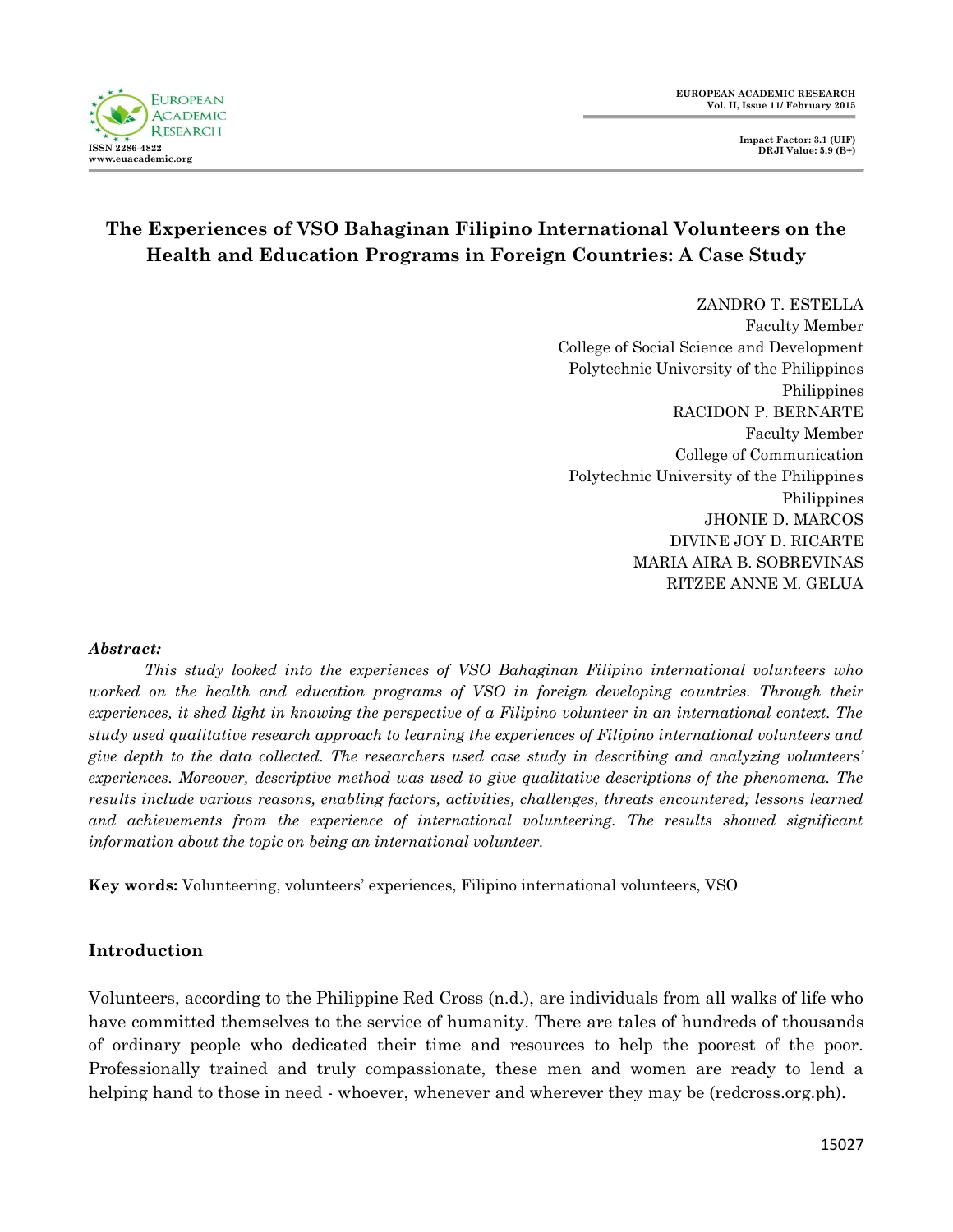Volunteerism does not stop there. One form of this is international volunteering. Viray"s (2011) definition of international volunteering means living and working in another country for others without expecting any rewards or compensation. The idea is acceptable to people who have the desire to do something for others outside their comfort zone. International volunteering provides an individual a chance to be involved in a global activity. It offers a promise of improving social reputation or a possible enhancement of future earning capability because of the international work experience and the opportunity to travel overseas at a low cost.

VSO is one organization that advocates international volunteerism. VSO (formerly Voluntary Service Overseas) is an international development charity that works through volunteers living and working as equals alongside local partners. VSO Bahaginan, its chapter in the Philippines, was registered as an independent Filipino foundation in 2004. Together with other international federation members of VSO, they contribute to achieving shared development goals by recruiting volunteers and raising funds to support VSO's global work (www.vsobahaginan.org). Since the year 2007 to 2012, VSO Bahaginan have recruited, matched, trained and sent nearly 500 Filipinos to overseas assignments. These are individuals with diverse backgrounds and from all walks of life, to volunteer where they are most needed, averaging 100 departures per year (www.vsobahaginan.org).

This study focuses on the experiences of Filipino international volunteers, how they make meaning of their experiences and what do the volunteering process offers to the lives of volunteers through VSO Bahaginan. International volunteering is a developing subject of interest, especially that there are little studies on the topic, particularly on the experience of being a volunteer. Moreover, it is important to know that apart from overseas Filipino workers (OFWs), there are also overseas Filipino volunteers (OFVs) or Filipino international volunteers. This study looks at how these individuals give deeper meaning and make sense of their experiences as volunteers through VSO Bahaginan. According to Viray (2011), despite the recognition that there is a significant increase on the development perspective as a result of volunteering, "volunteers claimed that the change on their beliefs and values are the ones that was influenced the most to a great extent."

Principally, this study focuses on the experiences of Filipino international volunteers placed on health and education programs in selected foreign countries where VSO work. According to a review of Memorandum of Agreement between the Philippine National Volunteering Services Coordinating Agency (PNVSCA), VSO Bahaginan and VSO International from 2007-2012, education volunteers comprised of 23%, while health comprised 16% of the professional expertise out of 499.

It aims to identify the profiles of Filipino international volunteers' in the field of health and education. The study also explores the reasons for why they have decided to volunteer for health and education programs, and their volunteering achievements. It also focuses on their usual daily activities, the challenges they have faced, threats encountered and lessons learned while volunteering in those foreign countries. Volunteering experiences shared in this study will be informative, beneficial, and helpful advice for prospective volunteers and international organizations aside from VSO Bahaginan.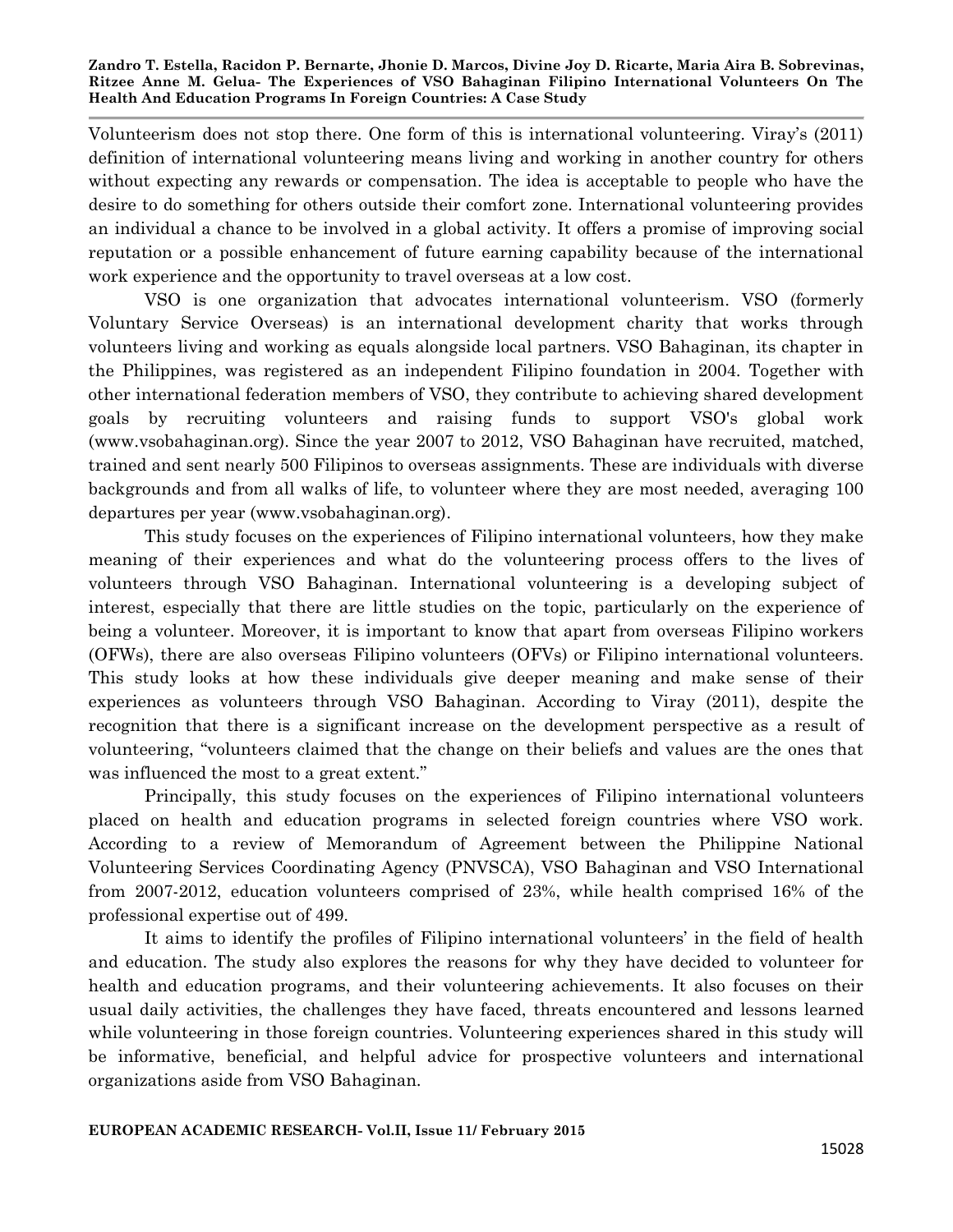The scope of this study is on the Filipino volunteers placed in foreign countries where VSO work. Specifically, these are volunteers who did their volunteer work for health and education program made possible by VSO Bahaginan. This study looks at their volunteering activities before, during and after their work in their specific placements. It include first time volunteers and repeat volunteers (RVs) who did more volunteer work. These are volunteers who got recruited by VSO Bahaginan from the year 2007 up to the year 2012.

As communicators, this study together with VSO Bahaginan is essential in crafting communication messages on what our countrymen/countrywomen have contributed in improving the harsh situation in other countries. Specifically, it talks more about the inter-racial/cultural interaction between the locals of foreign countries and the Filipino volunteers assigned. This also informs the said non-profit organization on the current niche of Filipino international volunteers. It serves as inputs in enhancing their volunteer recruitment strategy. The study also illustrates and proves the value of volunteering locally and internationally. Moreover, it can help government agencies particularly the Philippine National Volunteer Services Coordinating Agency (PNVSCA) in having additional data about Filipino volunteers abroad.

## **Methods**

Through the main problem and objectives of the study, the researchers used qualitative research approach in gathering data and developed a deep understanding of the study. The study utilized case study as the tradition of inquiry in describing and analyzing the meaning of several individuals of their lived experience. In qualitative research, the focuses of the study are the shared experience among various individuals experiencing shared phenomena and its attempt to locate the essence of the experience.

In selecting the participants, the researchers used purposive sampling and snowball sampling. The researchers selected eight (8) volunteers, four from health and four from education, based on the criteria made that will suffice the information needed for the study. These volunteers selected are referrals from returned volunteers (RVs) given by VSO Bahaginan. The following are the criteria for choosing the participants:

- A Filipino citizen recruited by VSO Bahaginan
- Sent in a foreign developing country where VSO work
- Immersed in a country for more than six months
- Placement is for health or education program of VSO

The study used in-depth interview as a method of gathering the data needed among the participants. The researchers conducted meet-ups with some participants in various locations that agreed. Each interview was fully recorded and transcribed. The researchers also utilized Skype video call sessions to some participants located outside Metro Manila and located in foreign countries because of the nature of their work. Also, due to location from the kind of work and poor internet connection of two participants, the researchers sent questions and follow-ups thru e-mail which then answered by them. The researchers used an interview guide questionnaire as an instrument derived from the objectives of the study.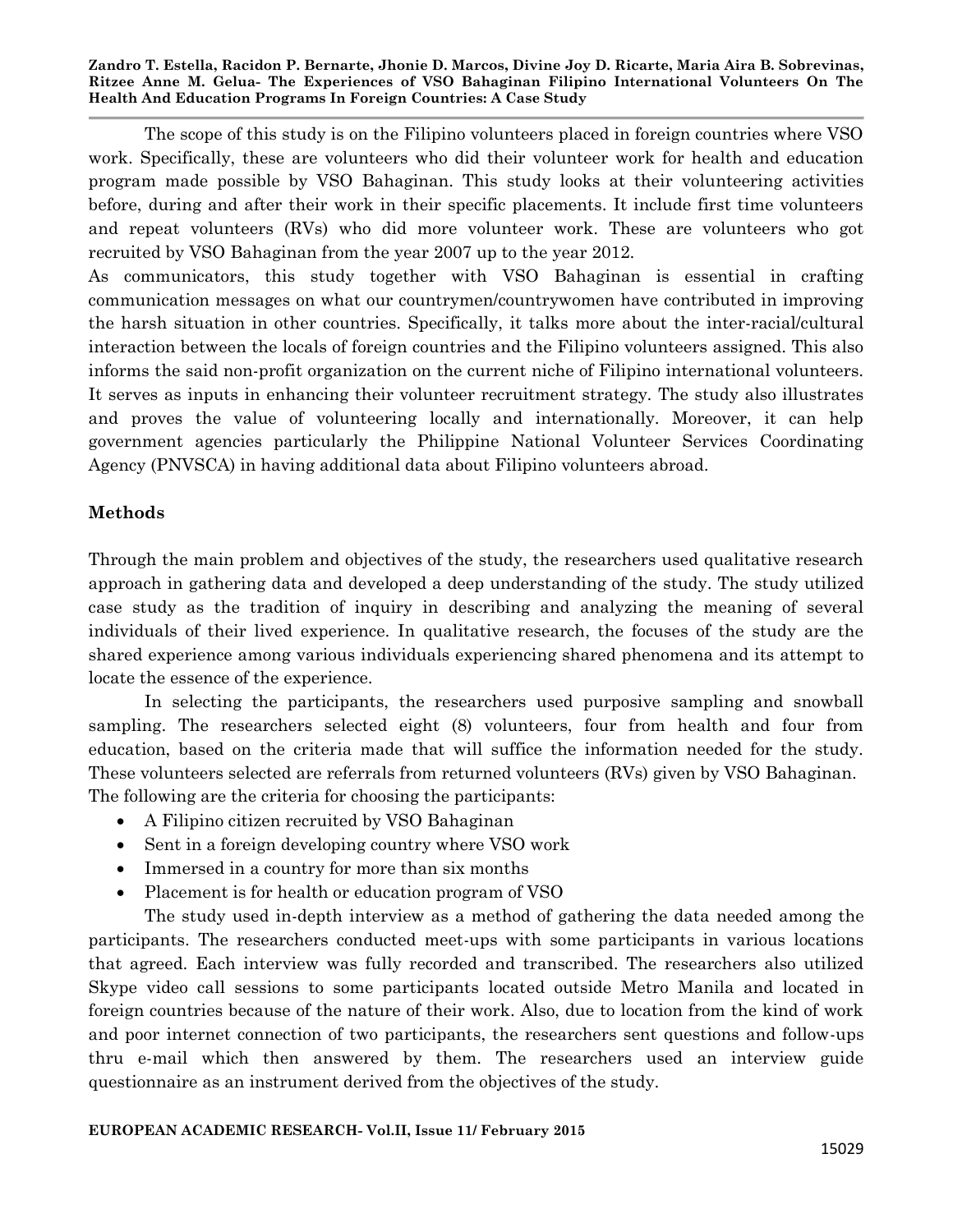#### **Results and discussion**

#### **Reasons and Enabling Factors of VSO Bahaginan Filipino International Volunteers**

People volunteer to learn and develop new skills. The reasons have an impact on how volunteers will perform their tasks, duties, or works. According to Kolb's (1984) Experiential Learning Theory, for someone to gain knowledge based on experience, the learner must be eager to be actively involved in the experience. The reasons given by the volunteers gave them a purpose or aim at which they are willing to provide their time and effort. In return, as they get near to experiencing volunteering, they can and are able to learn because of their willingness.

| Reason                        | Statement                                                            |
|-------------------------------|----------------------------------------------------------------------|
| Less personal commitment      | "I have no (major) commitment in life"                               |
|                               | "I can leave anytime I want"                                         |
|                               |                                                                      |
| Stress on previous employment | "I became stressed, I needed a break,<br>I need to                   |
|                               | change my environment."                                              |
|                               | ".I felt burn out in teaching."                                      |
|                               | "I was bored with my job as a laboratory manager."                   |
| Professional                  | ".you will use your profession in an optimum level,                  |
|                               | higher level, because in VSO, you will work depending on your        |
|                               | profession."                                                         |
|                               | "I want to practice my profession."                                  |
| Cultural                      | "traveling to experience how other people live"                      |
|                               | differently from ours."                                              |
|                               | "when you get to experience these things, your intellect gets wider, |
|                               | curiosity."                                                          |
| Altruistic                    | "I wanted to share my skills in order to contribute                  |
|                               | to change."                                                          |
|                               | "I want to answer my desire in a way that it is beneficial not only  |
|                               | to myself, but to other people."                                     |

**Table (1) reasons of Filipino international volunteers**

According to Dalisay (2004), volunteering involves a choice or a commitment. The decision to volunteer should be a personal choice or commitment by the volunteer. This means the service should be freely given and not forced.

For some, less personal commitment in life made them decide to volunteer so they can spend their time meaningfully. With international volunteering, a person can travel any time without having to mind much burden when they leave their country. People find volunteering an opportunity to make themselves committed on to something that will subsequently benefit them. According to United Nations Volunteer (2011), the ethos of volunteerism is infused with values including solidarity, reciprocity, mutual trust, belonging and empowerment, all of which contribute significantly to quality of life.

**EUROPEAN ACADEMIC RESEARCH- Vol.II, Issue 11/ February 2015** Stress on previous employment is the reason for some Filipino international volunteers. Through international volunteering, an individual can either take their break or transformation the environment of their current job. It is wanting to experience other involvement apart from the usual involvement some find boring and exhausting. Subsequently, professional is also a reason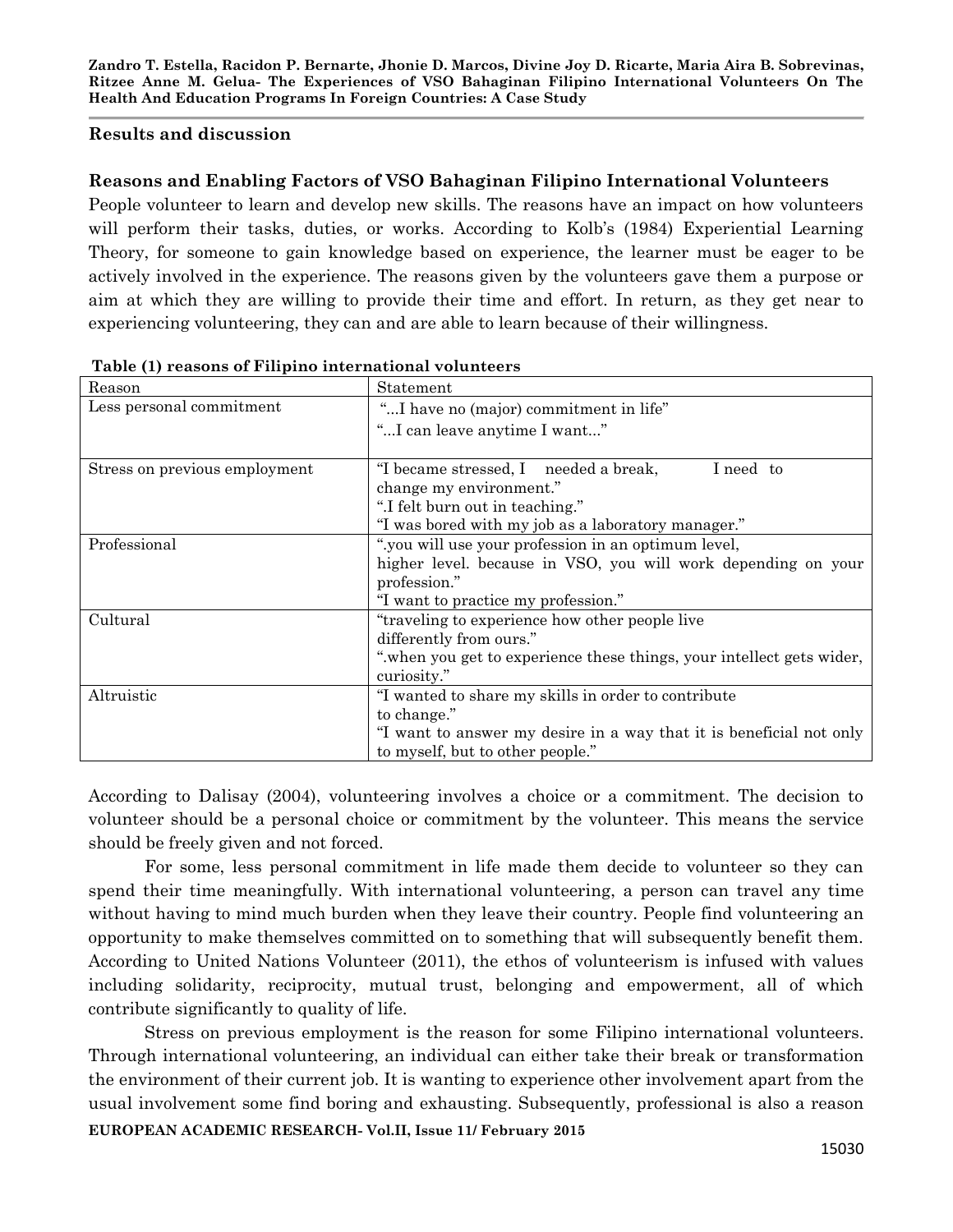stressed by an international volunteer. Through VSO, an international volunteer"s placement depends on his/her background educational experience or expertise through previous employment. For a Filipino international volunteer, practicing the work they know about and love doing makes hem fulfilled and satisfied.

The fourth reason found was the interest in other culture. Since international volunteering offers an individual to be placed in a foreign setting, people find it interesting. An individual can get to know and the differences of other people"s culture through firsthand experience and comparison. Thoroughly, an individual's intellect and curiosity gets wider resulting to open mindedness in encountering culture and dealing with other people.

Lastly, Filipino international volunteer's desire to embark on such commitment drew from their altruism or selflessness. They want to be able to contribute to change and see people"s lives develop through sharing their skills. According to Carpenter and Myers' (2007) study, altruism "plays a crucial role in the real-life decision to volunteer. (p.20)" Subsequently, according to Ridley and Barr (2006), those who aspire to give back to their communities and to help organizations they care about, accomplish their tasks. More on the report by United Nations Volunteer (2011), volunteerism is about people"s need to contribute in their societies and to sense they matter to others.

Suh (2009) noted on her study that volunteers' interests stem from their desire to experience first-hand what they had heard and learned about international volunteerism from their external surroundings. This is comparable to the reasons of this study"s participants as to what reasons they had in volunteering overseas. It is important to know the explanations of these Filipino volunteers as to what motivates them in volunteering shown from their reasons.

The last part discusses the factors enabled the volunteers in doing their work to the foreign community they were placed.

| Enabling factors                                 | <b>Statements</b>                                   |
|--------------------------------------------------|-----------------------------------------------------|
| situation of people in developing countries      | If you see the situation of people in Africa"       |
|                                                  | "if we are deprived, same goes to them, the only    |
|                                                  | lacking from them is very good education."          |
|                                                  | "As I start reading on the situation of these young |
|                                                  | children."                                          |
| broad experience                                 | "I accepted it because of my broad experiences"     |
|                                                  | "My educational qualifications                      |
|                                                  | "they know how to appreciate"                       |
| appreciativeness of the people                   | "they know how to appreciate"                       |
| Volunteers sensational benefit of serving people | "Serving people makes me happy."                    |
|                                                  | ".my resilience too, being a Filipino.              |
| Flexibility in volunteering                      | "adaptable/flexibility"                             |

**Table (2) enabling factors of Filipino international volunteers**

## **Enabling factors in volunteering**

Enabling factors, according the study, are the aspects that facilitate the volunteers in doing their volunteering service or work internationally. Volunteers who participated in this study informed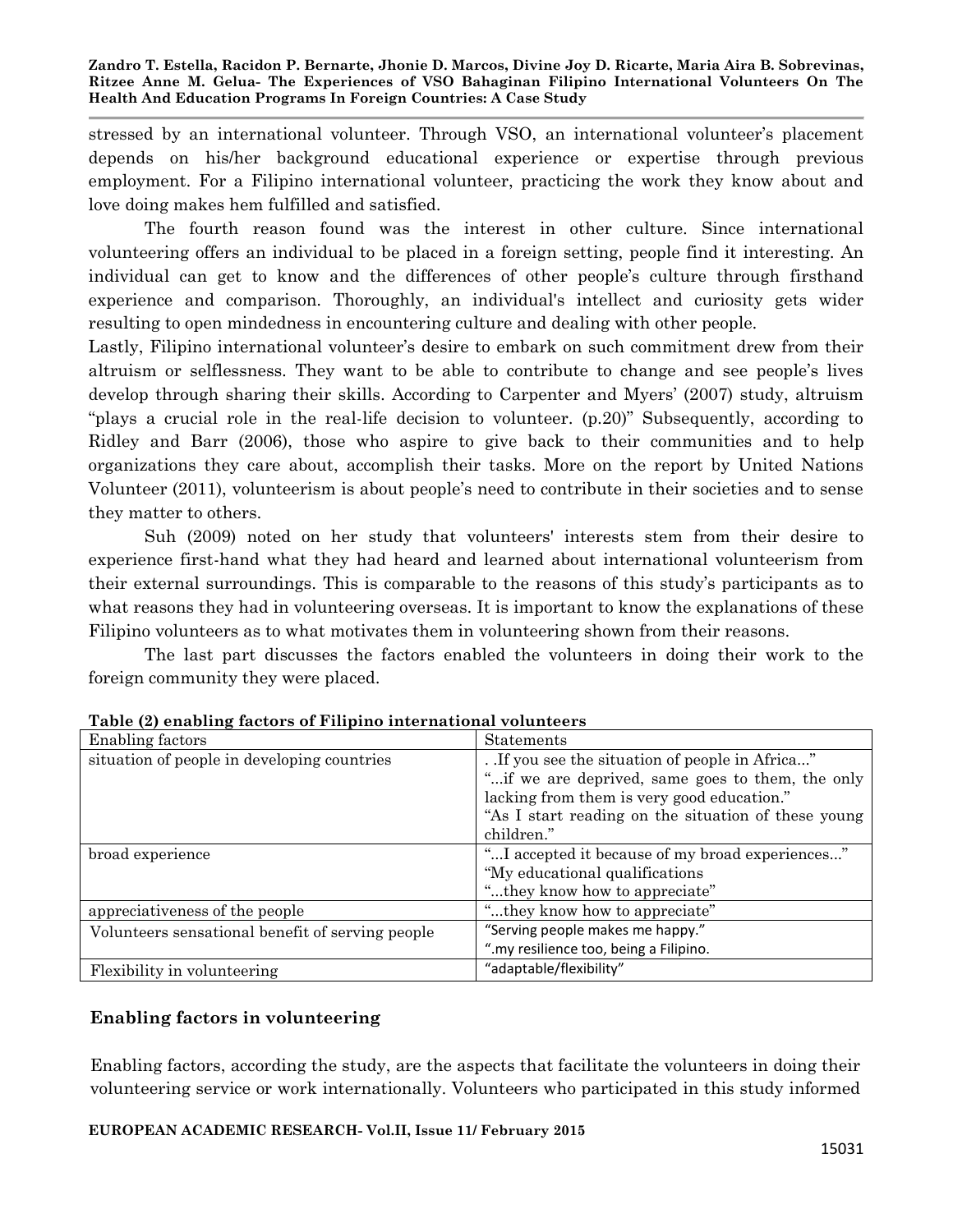different factors enabling on each of their placement.

The situation of people in developing countries is a factor for Filipino international volunteers in their placement. Starting from reading about the children in countries experiencing harsh conditions and even he saw videos and documentaries about volunteering and the tough conditions in developing countries apart from the Philippines empower their work as a volunteer. Through these simple assessments, it can make an individual do their share and facilitate the task of being a volunteer for development. Viray"s (2011) study affirms that the change on a volunteer"s beliefs and values include "the development of a better understanding of the situation of local people in the country of placement." It facilitates them on "what else" they can do and extend more of their effort and work apart from their specific job descriptions.

For an international volunteer, having been able to obtain broad experience is an enabling factor. An individual"s full range of experience can help in gaining the confidence of facing people from other countries and the ordeals of being an international volunteer. Additionally, a volunteer can surely do his work with ease as he or she has the qualifications and work experience.

Seeing the appreciativeness or gratefulness of the people in developing countries drives a Filipino international volunteer in doing volunteer works. The feeling of being grateful helped empower an individual's work in the community he was placed.

Another factor is the influence of VSO Bahaginan staff and volunteers. Support for a Filipino international volunteer is a significant factor for him or her in doing his placement as it gives motivations, tips, and advice.

The sensational benefit of serving people enables a volunteer. As an enabling factor, seeing the developments for a volunteer makes him happy and full of gratitude. Through this, finding what else he can do poses a challenge to add more work.

Lastly, through flexibility, work and activities assigned to a Filipino international volunteer can be attained and can capacitate what else he or she can do. This is rooted from the traits of being a Filipino. Being adaptable to any situations and being resilient to any circumstances empowers the goals of an international volunteer.

Dalisay (2004) affirmed "the helping behavior of a Filipino volunteer may also be derived from the fundamentality of the relationship of kaluluwa(essence/soul) and ginhawa (innercomfort, well-being) to the inner being or inner self of the volunteer."

## **Activities of VSO Bahaginan Filipino International Volunteers**

Gained experiences of Filipino international volunteers have been met by making move and doing their part. According to Kolb"s (1984) Experiential Learning theory, concrete experiences are "tangible, felt qualities of the world, relying on our senses and immersing ourselves in concrete reality." These experiences of volunteers on the health and education program are presented according to their work or activities and contributions to their placement area or community.

| Activities | <b>Statements</b>       |
|------------|-------------------------|
| Health     | "I gave practical exams |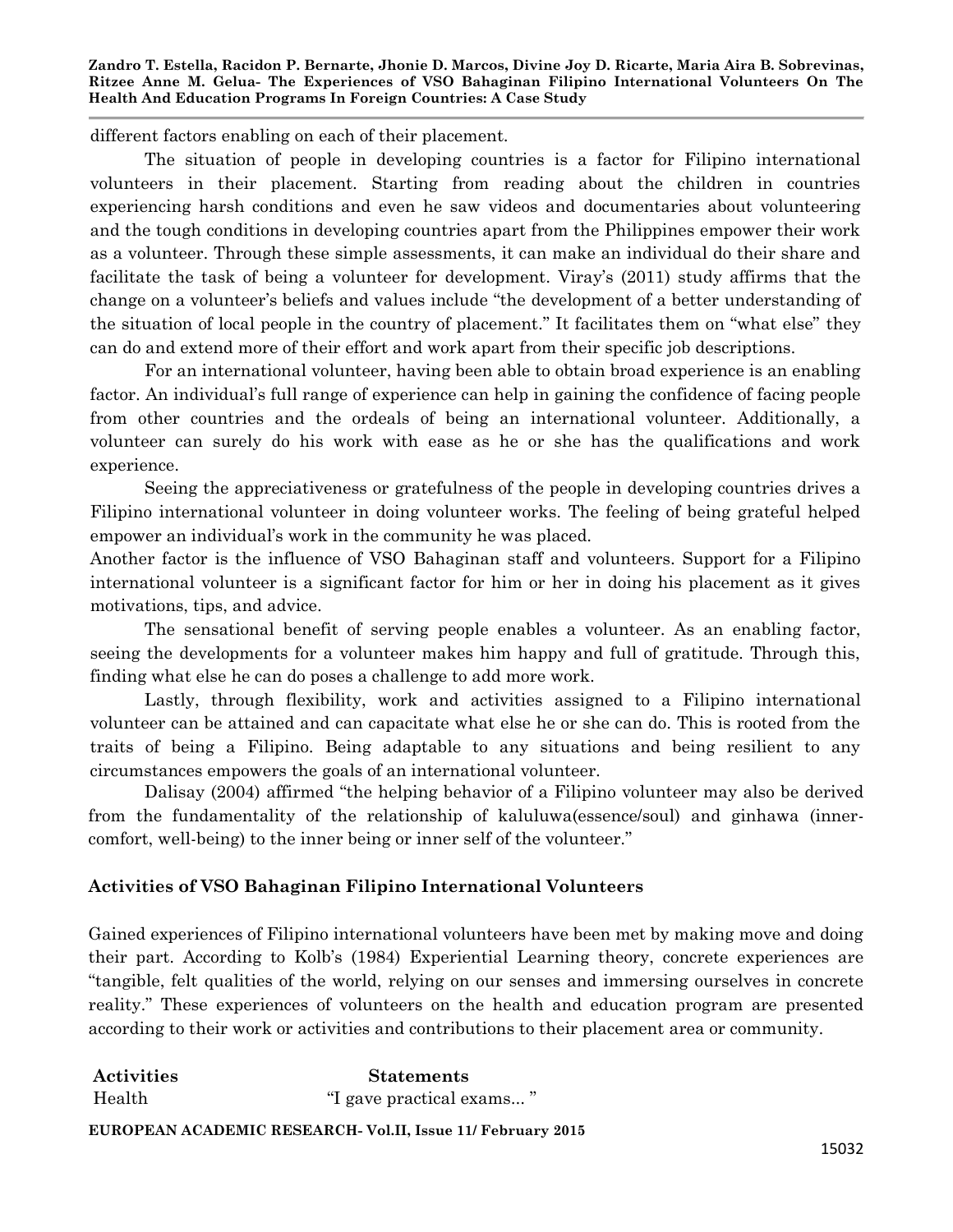|           | "workshops on origin of HIV, andbasic methods of Sexually<br>Transmitted Infections"<br>"motivated them throughindividual work"                                                                                                                                                                                                                                                      |
|-----------|--------------------------------------------------------------------------------------------------------------------------------------------------------------------------------------------------------------------------------------------------------------------------------------------------------------------------------------------------------------------------------------|
|           | ".trained their doctors, nurses."<br>".to teach in a college."<br>".came up with a poster for maternal and child."<br>".network with other NGO, with other international volunteer."                                                                                                                                                                                                 |
|           | ".teach aside from our profession we have to share them."<br>".meet with the executives. I'm part of the head, sort of<br>management."                                                                                                                                                                                                                                               |
| Education | "we also have community service."<br>".creating an internet network for Ethiopian Educational<br>Institution. So I lead, created internet network in my placement<br>area."<br>".I went to universities giving technical advice on how to improve<br>their internet services and fully utilize technology."<br>"Sustainability planning."<br>".first there is a reflective teaching" |
|           | ".I designed trainings, I conduct observations and coaching with<br>mostly teachers who are teaching in the classroom."<br>".taught science and gave tutorials in Math and reinforced the use<br>of the English Language, adding vocabularies .spelling tests<br>every day."<br>"Work with the college maths teacher to improve delivery of<br>quality teaching in maths."           |

#### **Volunteer Work/Activities**

For VSO"s health program, four Filipino international volunteers interviewed by the researchers were placed in developing countries in different parts of the world. They did an extensive range of health works and various activities in contributing the development of the community. According to Laleman, et. al"s (2006) study on international health volunteers in sub-Saharan Africa, between 50 to 60% of volunteers carry out medical work; the others are engaged in a diversity of other tasks, ranging from management or training to policy work. Others came up with posters to educate particular health problems that need to be addressed.

**EUROPEAN ACADEMIC RESEARCH- Vol.II, Issue 11/ February 2015** As an international health volunteer, activities involved were the introduction of Sexually Transmitted Infection-HIV, workshops with demonstrations and practicum to the medical workers, a short lecture on AFB Microscopy. Being a professional, Filipino international volunteers were able to train doctors and discussed some medical cases. Apart from those, they travel to follow some patients to give some supplies and to make sure those patients were doing the right exercise. Aside from sharing skills, Filipinos were able to gain good impression on the country of their placement making them send other local staffs for training.

15033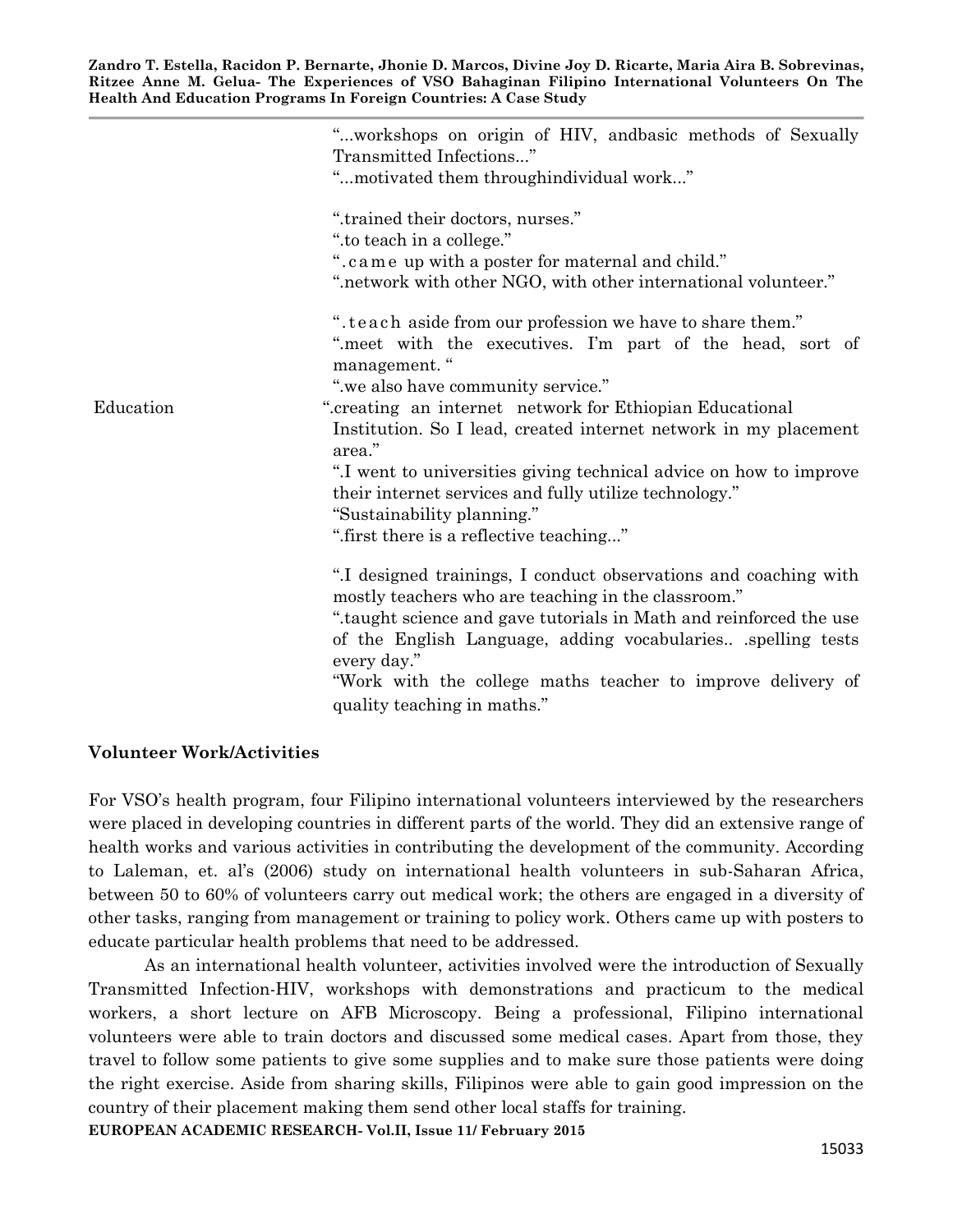Apart from doing health related work, one international volunteer had an experience in teaching in a university during summertime. One health volunteer became the head of the department where they made plans for work and met with executives.

For the education program, four Filipino international volunteers who worked in developing countries through VSO were interviewed by the researchers. Lough, et. al's (2009) study on international volunteering on activities in education included tutoring or teaching children, youth, or adults; assisting community members obtain to read, speak, write, or comprehend the English language; and upholding cross-cultural exchange. Filipino international volunteers, on the other hand, did a wide range of works and various activities in contributing the development of education in the community of their placement.

One volunteer was concerned in creating internet network for the Ethiopian Educational Institution. He went to universities to give technical advice on how to improve and fully utilize their Internet services. They provided free wireless connection for people to be connected to the internet. Moreover, he taught people on computer literacy and did sustainability plans for his placement organization so the technological advances will still continue when his volunteering term ended.

Filipino international volunteers also design and give trainings to the teachers of these schools, conducts observations and coaching in teaching skills and organizations with the teachers. One of the successful trainings conducted is the "Child-Friendly" - this is a crucial training about how teachers and the head of the school will make the school itself child friendly to the pupils. Moreover, she had pedagogy in teaching the different teaching styles and conducted several trainings, one of which is the classroom management.

Another Filipino international volunteer was supposed to assist a team of teachers. However, when he got to the university, there was no team, there were no office, no equipment and he is the one who will conduct the trainings. What he did were trainings about being a reflective teacher on master's students and other professionals. Aside from the health or education related activities, Medina (2012) affirmed that "aside from the primary responsibilities assigned to them through their commitment to the organized volunteering program, (volunteers) find ways to respond to concrete and practical needs they encounter in the communities (p. 194)."

## **Contributions as a Volunteer**

According to Biomed Central (2007), though international volunteers make small contributions, these have a significant impact on the development including capacity building and resource allocation. Through the activities done by Filipino international volunteers, their contributions were highlighted by the change and development they were able to implement.

**EUROPEAN ACADEMIC RESEARCH- Vol.II, Issue 11/ February 2015** One volunteer made him a benchmark in the health situation and the hospital laboratory he worked in because of the visible changes before he left the country. Medical practitioners gained knowledge and skills from him in dealing with different diseases and infections. He was able to help in the advancement of health situation in the hospital by teaching personnel in the detection of diseases and infections. Through him, the hospital was able to have its regular medical technologist and blood bank regulator to ease their work. Hotchkiss" (2009) study indicates that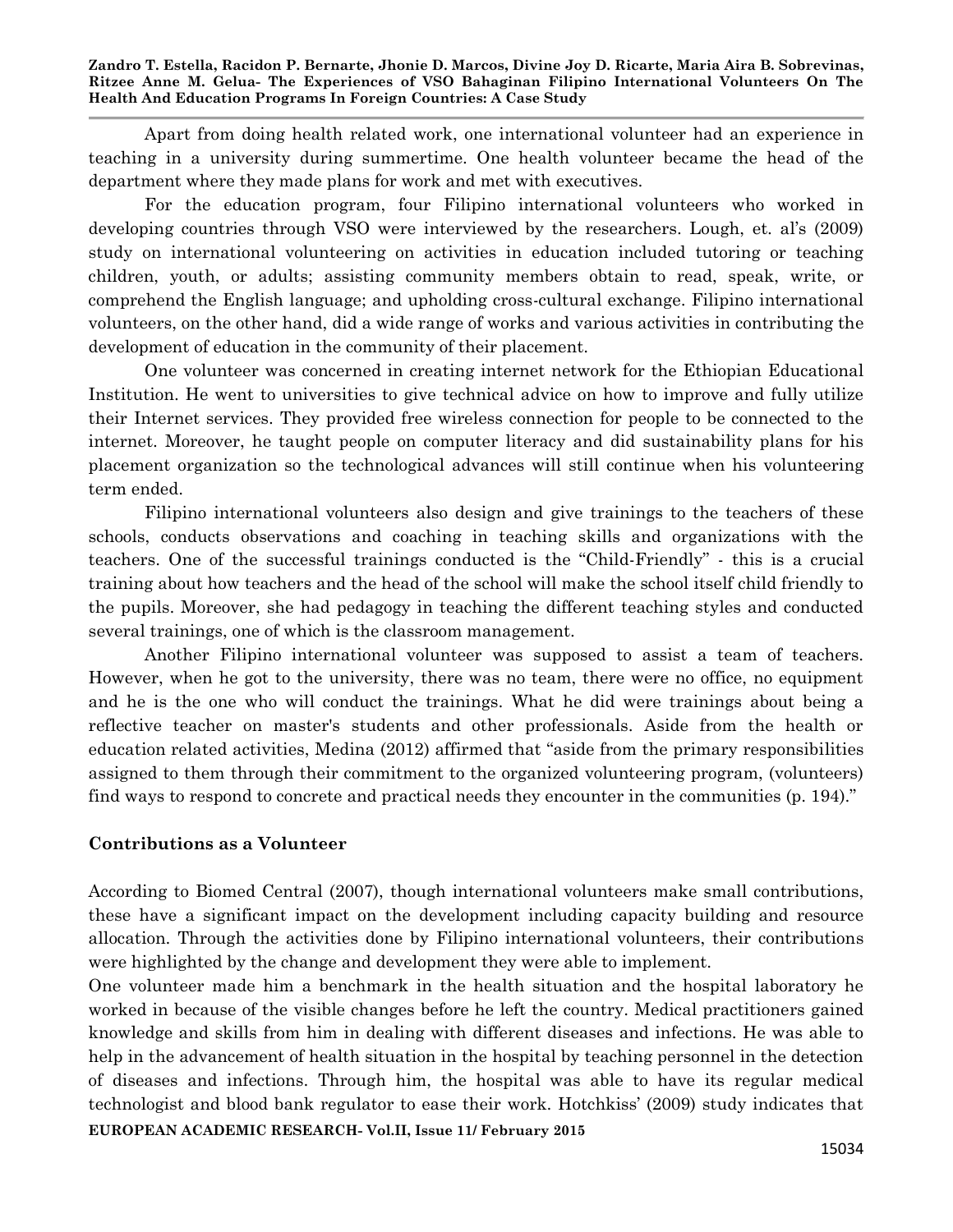the use of volunteers bids significant budget savings to hospitals and enhances patient gratification scores.

Another expressed that the change is evident because of the improvements in health situation, even their education and livelihood through VSO"s volunteers. She left footsteps by being able to leave a means of education to the people of their health. Also, locals from the foreign country he worked in learned how to think more critically and the way how they address people appropriately. Also, he was able to help the hospital in having wider road for a better access to persons with disabilities.

On the other hand, one Filipino international volunteer for education contributions include the leading and creation of internet network in his placement area. Apart from the technological advancement, through his contributions, he was able to open the awareness of people to the "outside world" and they got connected to their loved ones abroad.

They have innovated strategies on how to improve the educational system of the schools. Aside from that, she was able to contribute in putting up the health and hygienic needs of the children in the school where she served.

While, another volunteer, also saw improvements on his area of placement by fulfilling his objectives and being able to train university personnel on different educational strategies and have shared his skills and knowledge even if it's not the particular task given to him by VSO.

Another thinks that VSO"s education program they have contributed a lot in improving the education through sharing the volunteers" expertise in methodology and subject contents, adult literacy and other relevant aspects of education.

In Lough"s (2009) study, international volunteers perceived they were highly effective in encouraging cross-cultural exchange and tutoring or teaching children, youth, and adults. Overall, these activities and experiences of Filipino international volunteers showed the "what" and "how" they've work for development through volunteering.

## **Challenges of VSO Bahaginan Filipino International Volunteers**

While Filipino international volunteers engage in their placement's work, challenges arise. These include various personal and professional challenges as they stay in a foreign country for several months. From these, it showed how they overcome those for achieving their goals and mission. According to Ridley and Barr (2006), despite facing many challenges, volunteers are driven to accomplish both personal and organizational goals while building effective leadership teams and strengthening their respective organizations. Filipino international volunteers have faced challenges from various timeframe of their volunteering work. These are before, during and after their placement.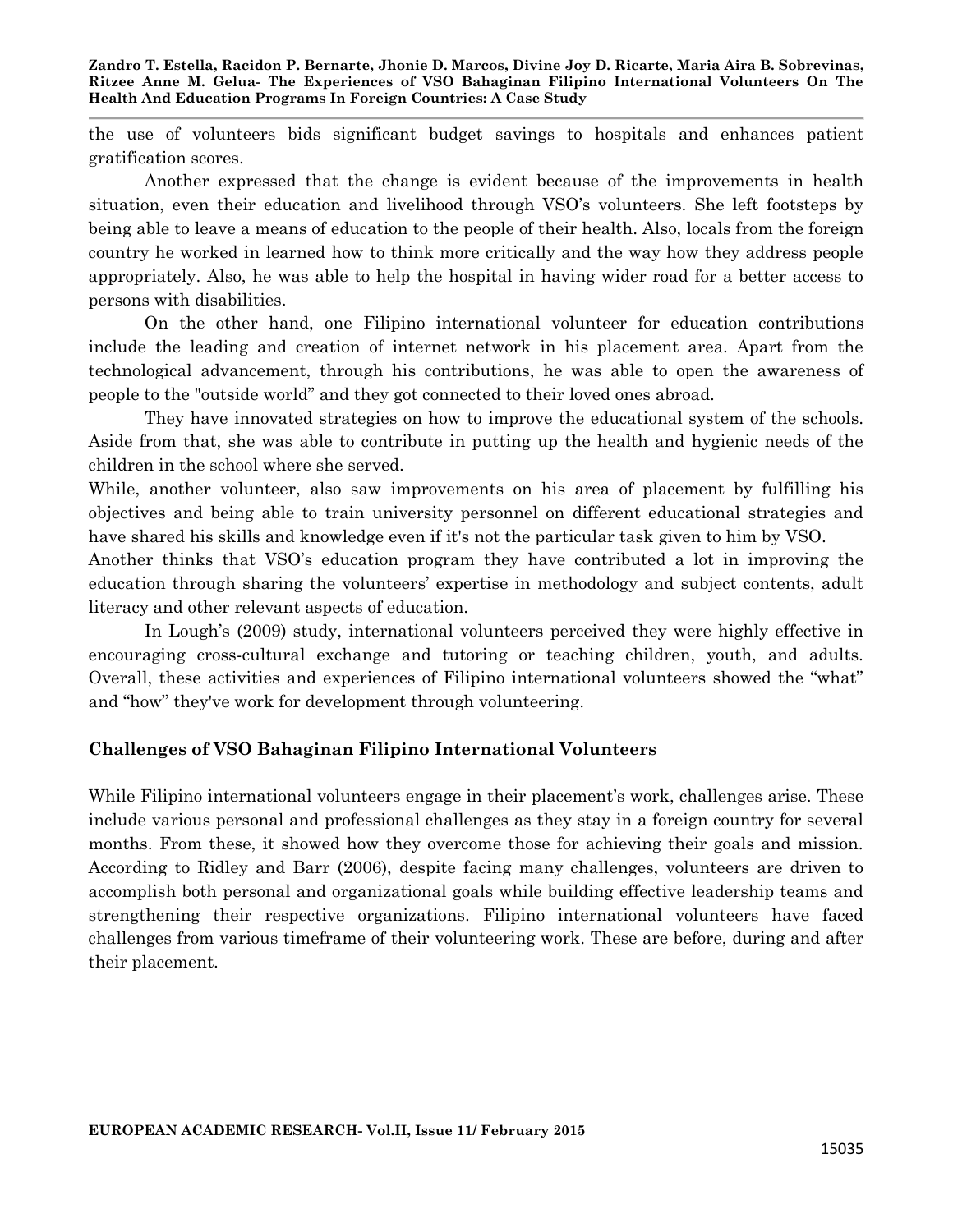| Themes                                      | Statement(s)                                                                                                                                                                                                                                                                                                                                                                                                                                                    |
|---------------------------------------------|-----------------------------------------------------------------------------------------------------------------------------------------------------------------------------------------------------------------------------------------------------------------------------------------------------------------------------------------------------------------------------------------------------------------------------------------------------------------|
| <b>Financial Challenges</b>                 | "The thought that I will be jobless and unemployed, because<br>even if I work overseas I don't have big income." It is very<br>impractical to open a project without a budget." "The<br>volunteer allowance is way too low for city living standards."<br>"if it's not free, they will back out."<br>".when you are going to eat, there are no resources." "Lack of<br>resources."<br>"For me professionally, how will I finish the training all by<br>myself?" |
| Expectations on their placement             | "Our trainer told us to expect the unexpected."                                                                                                                                                                                                                                                                                                                                                                                                                 |
| Language Barrier                            | The challenge is that there is language barrier."                                                                                                                                                                                                                                                                                                                                                                                                               |
| Homesickness                                | The challenge there is homesickness."                                                                                                                                                                                                                                                                                                                                                                                                                           |
| <b>Trust Issues</b>                         | "How will I get their support, their cooperation, how will I<br>motivate"<br>"My coworkers would always say to me "We already know<br>that!".                                                                                                                                                                                                                                                                                                                   |
| Professional difficulties                   | "How am I going to simplify my profession so that they can<br>easily understand?"<br>Technical capabilities of the technical staff that I will teach."<br>Giving the best of myself especially when delivering<br>seminars"                                                                                                                                                                                                                                     |
| Patience                                    | "My patience, I was challenged with my patience."                                                                                                                                                                                                                                                                                                                                                                                                               |
| <b>Gender Inequality</b>                    | Being a female professional makes me a threat in the<br>workplace."                                                                                                                                                                                                                                                                                                                                                                                             |
| Jobless<br>Re-integration on the mainstream | "And professionally, it's so hard to get a work. People<br>sometimes think that we are over qualified<br>"One of the challenges that you face when you go back to the<br>Philippines is the re-integration with the mainstream you<br>become backward so you don't know if you can look for a iob."                                                                                                                                                             |

Before their departure, the participants recognized some challenges they faced before they went to their corresponding placement. The participants indicated that financial stability is the biggest factor that they gave up as soon as they were accepted as an overseas volunteer.

Another stated challenge from the participants is the expectations on their placement. As an international volunteer, one should not expect much on the community they will be placedin. Expect the unexpected. Adjustment is first step to survive in foreign countries. According to Ayling (2012), "initially I was really nervous. I didn't know what to expect. I was out of my comfort zone. But that is what this program is all about - being away from home, throwing yourself into a new culture and living in a host home." Filipino international volunteers are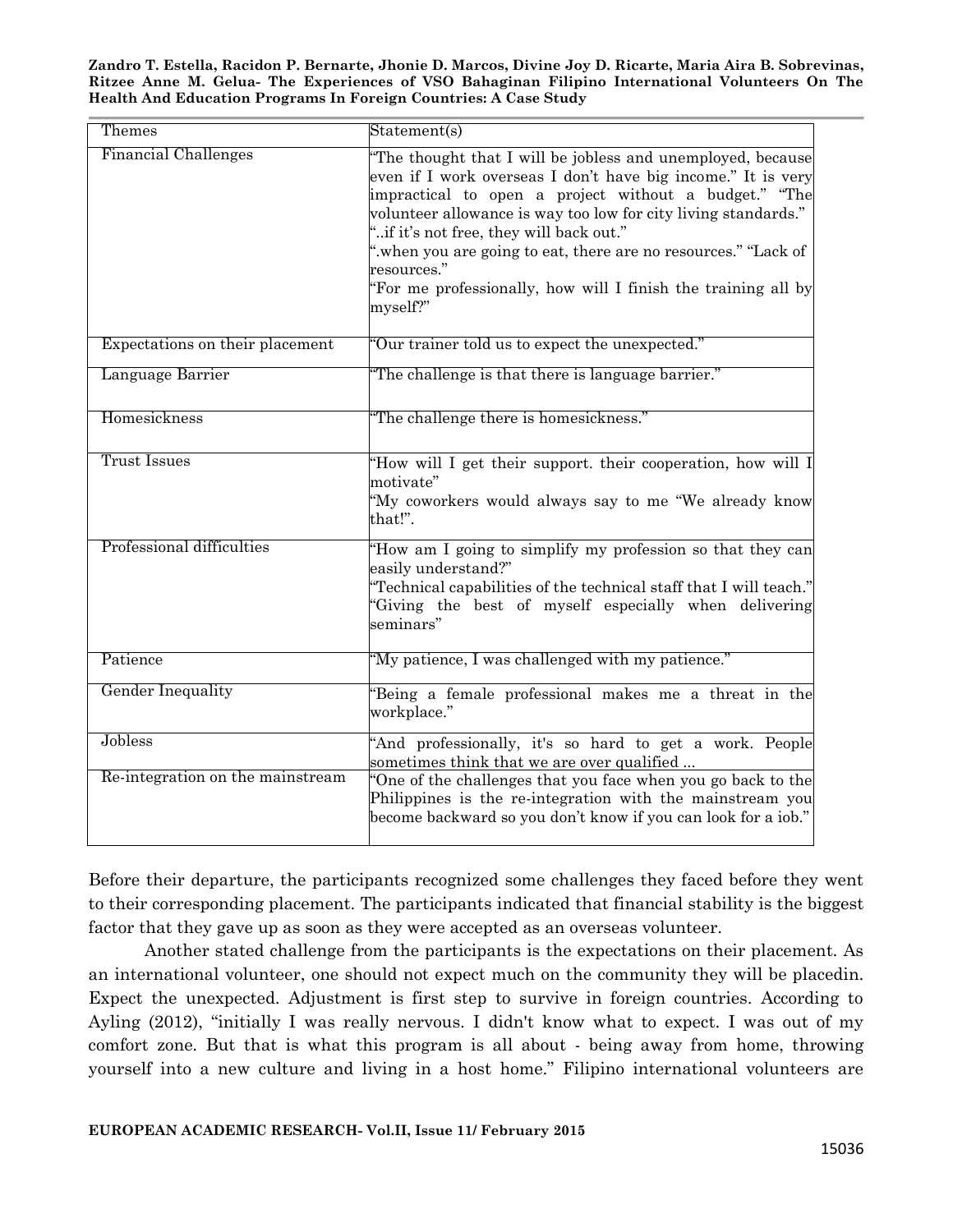trained to be conscious on their environment." To remain a volunteer and live out of one"s comfort zone outside one's country is a challenge in itself (Viray, 2012).

During their placement, the participants specified many challenges they encountered. They pointed out language barrier as the most common challenge they encountered during their placement. Being away in their home, the participants" are battling homesickness. The participants also stated that locals" have trust issues on them because they are foreigners in their country. They have to get along first with them in order to get their trust and get their cooperation. According to UNV (2011) report, volunteerism is a powerful means of engaging people in tackling development challenges, and it can transform the pace and nature of development. Volunteerism benefits both society at large and the individual volunteer by strengthening trust, solidarity and reciprocity among citizens, and by purposefully creating opportunities for participation. And testing of the participant"s patience is parallel being a volunteer. Volunteers also indicated that they faced technical difficulties during their volunteer work. Another stated challenge by the participants is the lack of program fund by the organization. There are instances that some program don"t have allotted budget in the first place. According to Hager & Brudney (2004), other common challenges pertain to organizational capacity to accommodate volunteers is the lack of funds to support volunteer administration. Another pointed issue by the participants is the low allowance they get which is not matched with the living standard on their placement area. The participants also addressed the lack of resources as one of the main challenges the volunteers faced. Being placed in a developing country with different culture and beliefs the participants also stated gender inequality as one of the challenges they encountered. According to Ridley & Barr (2006), volunteers are diverse people in terms of age, occupation and volunteer activity, but they share a desire to give back to their communities and to help organizations they care about to achieve their missions. Despite facing many challenges, board volunteers are driven to accomplish both personal and organizational goals, while building effective leadership teams and strengthening their respective organizations. After their placement, the participants addressed common challenges they faced when they go back to their country. The participants also indicated that re-integration on the mainstream after their placement was also encountered. They specified being jobless as mutual problem they come across to. Being a volunteer sets a benchmark on their professional outlook. The participants said that they are being classified as over qualified applicants that lead them on having a problem finding a job. According to VSO Bahaginan, returned volunteers are accepted to come back to service to accept the offer and 'give it a go' of becoming a volunteer again.

All of these challenges were successfully overcome by the participants. It does not affect the participant"s performance in their volunteer work and does not have an impact on their personal lives. Volunteers in their respective services would always have its benefits and challenges as their volunteering takes in action. Perhaps the first and biggest benefit people get from volunteering is the satisfaction of incorporating service into their lives and making a difference in their community and country. The intangible benefits alone—such as pride, satisfaction, and accomplishment—are worthwhile reasons to serve. In addition, when we share our time and talents we solve problems, strengthen communities, improve lives, connect to others and able to transform our own lives (www.nationalservice. gov).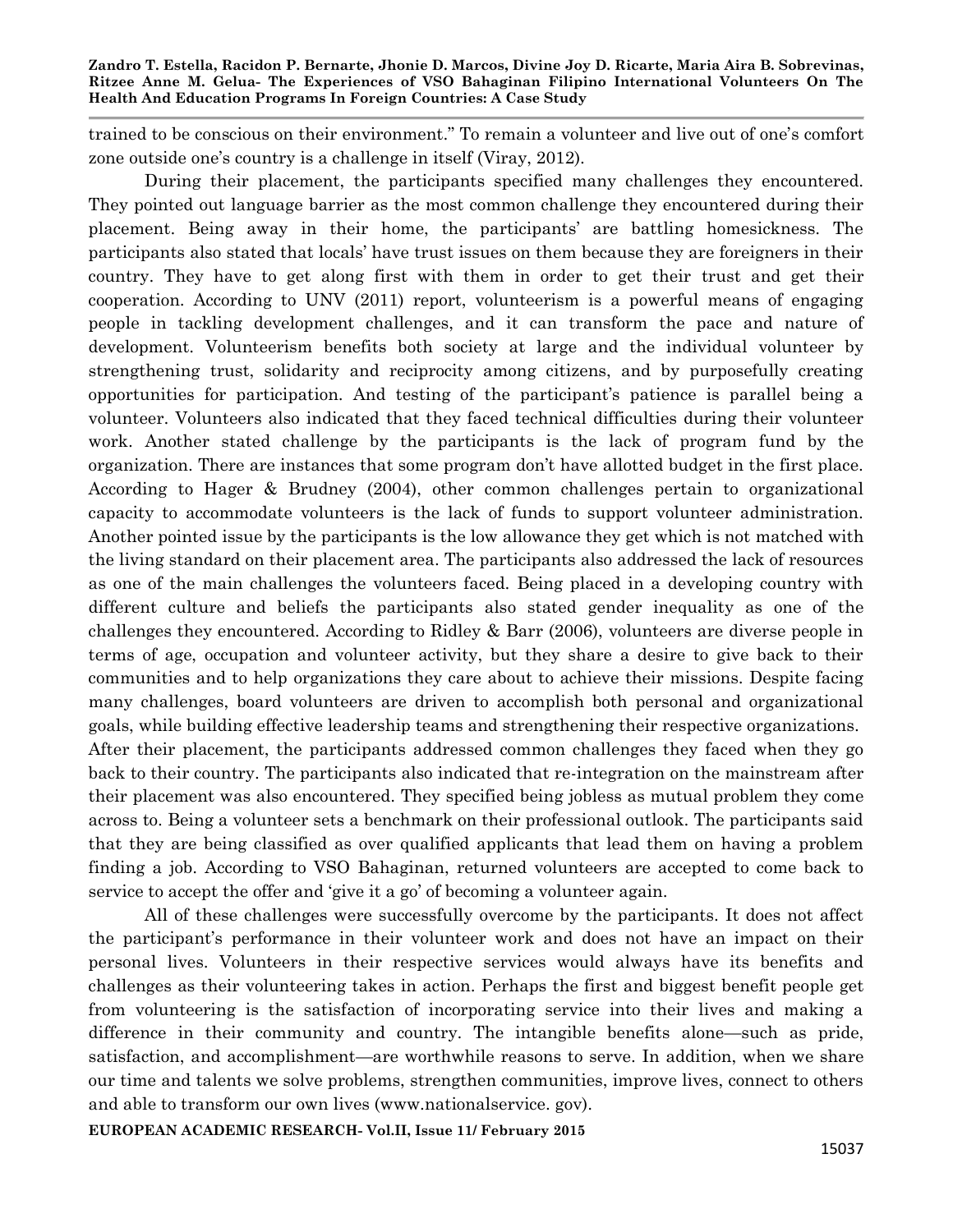#### **Threats Encountered by VSO Bahaginan Filipino International Volunteers**

Engaging into volunteering doesn"t always guarantee people to enjoy all the experiences on other countries. It may possibly make them feel lucky they were able to travel outside the country for free but sooner or later, threats will always arise. Threats had been part of volunteers" life. Threat is the possibility something bad or harmful could happen. It normally arises especially when one is engaged into something not ordinary. The life of a Filipino international volunteer is always at risk. They don"t know what threat they will face in their day to day lives but despite that, they always come up on how to survive. They can conquer whatever situation it is.

#### **Table (5) threats encountered by Filipino international volunteers**

| <b>Threats</b>        | Statement(s)                                                                                                                                                                                                                                                                                                                                                                                                                                                                                                                                                                                                            |
|-----------------------|-------------------------------------------------------------------------------------------------------------------------------------------------------------------------------------------------------------------------------------------------------------------------------------------------------------------------------------------------------------------------------------------------------------------------------------------------------------------------------------------------------------------------------------------------------------------------------------------------------------------------|
| Sexual Discrimination | "There's a case there wherein they burn the house of<br>one person due to his countless relationship with other men.<br>In Africa, gays with relationship with other men are not<br>accepted. There's really discrimination."<br>"All of my male co-workers don't believe in my competence just<br>because I'm not a male."                                                                                                                                                                                                                                                                                             |
| Security              | "Security in times of political turmoil in the<br>country<br>of militants. VSO was<br>or the presence<br>always<br>monitoring these threats and my stay in that country was cut<br>short by one year because of this."<br>"Bomb threats are everywhere."<br>"Local's notion about volunteers is that they can get money<br>from us."<br>"prone to pickpockets, to robbery especially inside a taxi,<br>prone to be harassed while walking."<br>"locals block public transports so that they can ask money<br>from you.<br>"Threat is when you're assigned to an isolated place; you have<br>to manage your life alone." |
| Health                | "Hospitals are very dirty. HIV and AIDS are very rampant. "<br>"Water has amoeba I was dehydrated and tired." "There are a<br>lot of mosquitoes"<br>"In Cambodia, threat there is Malaria."<br>"My breast got hurt; it bothers me a lot."                                                                                                                                                                                                                                                                                                                                                                               |

Considering the volunteer's encountered threat, it illustrates that it can still be categorized into themes. These threats encountered were sexuality, security, and health threats.

The participant stressed that being in an African country is considered a threat. The African community does not accept gays and bisexuals. According to the participant; Africans burned the house of one foreigner who used to bring different men on his house. Due to that incident he became careful in his actions. He even locks up his things carefully to avoid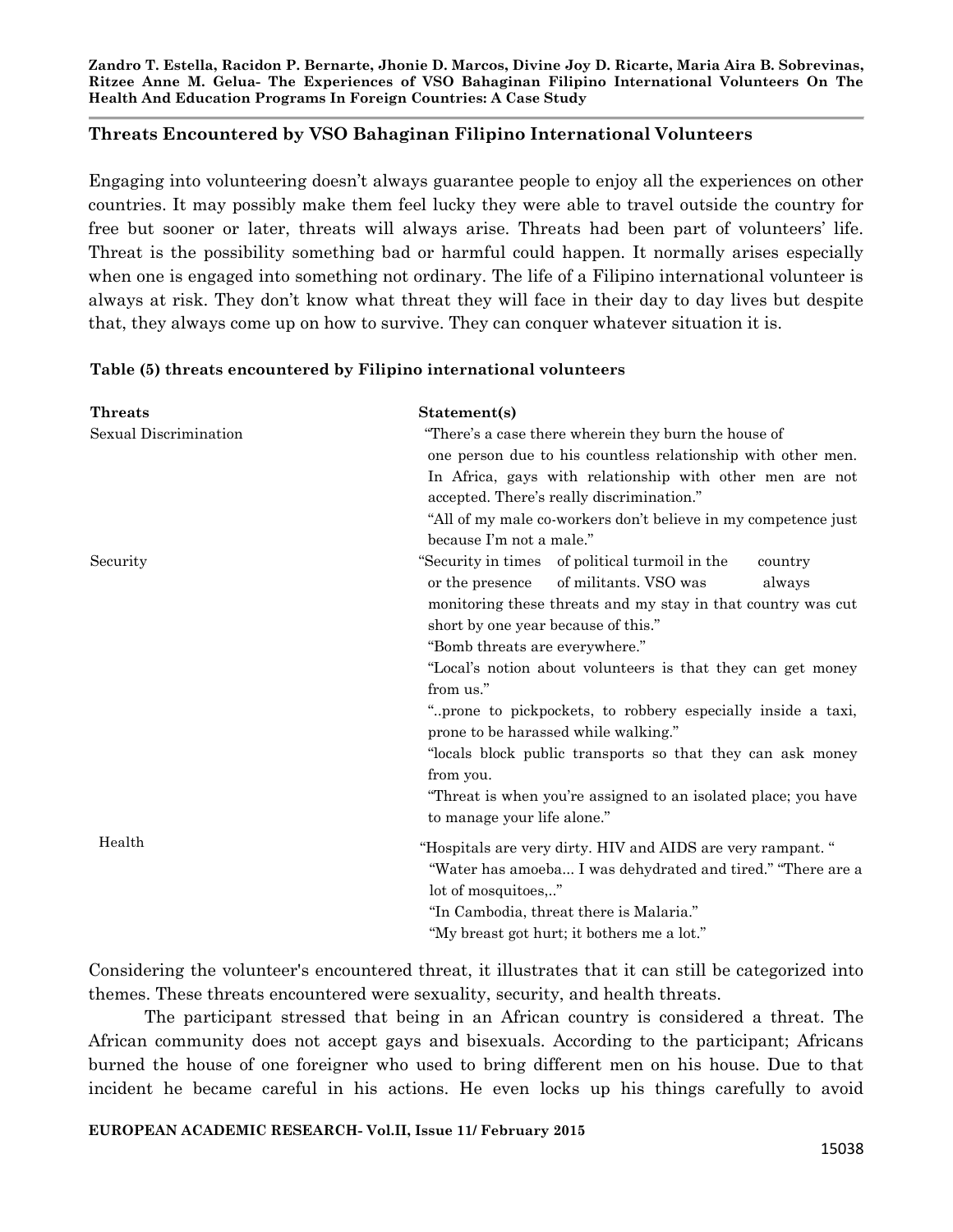discrimination from the Africans. According to the International Gay and Lesbian Association (2008), homosexuality was outlawed in 38 African countries. On the other hand, homosexuality is punishable by death in Mauritania, Sudan, and northern Nigeria.

Another threat to sexuality received by the participant is discrimination due to her gender. According to Chikumbutso (2013) gender is an issue for both men and women. Moreover, the principal secretary in the Ministry of Gender in Malawi said that when women are sidelined in decision-making process it means that almost half of the population is not fully participating in developmental activities. That is why one informant found it hard to prove her competency and ability to his co-worker who are all male during her first few months working at a laboratory.

Threat to most of the international volunteers is security. Although volunteers have gains and triumphs in volunteerism, difficulties and sacrifices always arise (Dalisay, 2004). Volunteers are prone to pickpockets, to robbery, to different kinds of diseases epidemics, to be harassed while walking or wandering around and prone to be fooled.

Countless stealing and filching is something unavoidable in various countries. Volunteers, who are foreigner to different countries, are prone to it and are a threat to their daily lives. Their security is always at risk especially those that were assigned in a war zone country like Pakistan. A participant encountered security threat because of the presence of militants wherein bomb threats were everywhere. Although the security was unstable, VSO monitors their safety but because of the war, her term was shortened by one year.

Local people find volunteers as a source of money so they are mostly the target of thieves. Participants used to explain that they were just volunteers, nothing less nothing more whenever locals asks money to him.

The mode of transportation is also a threat to the participants. A participant said that sometimes she does not have much confidence to cycle alone as she considers cycling as her mode of transportation.

Health threats, too arises as what participants experienced. Diseases and infections are another threat to volunteers especially to those who worked in a hospital. Malaria, yellow fever, and other mosquito related diseases are rampant in many countries and is a threat to everyone's health. A participant also added that working in a dirty hospital and dirty environment is also a threat to health especially that most of the hospitals are disgusting.

Meanwhile, one experienced being scared to death due to the extreme pain of her breast. Assuming it might be cancer, the participant then prayed hard for her condition as the day goes by. Fortunately, it was not cancer and is the aftermath of her daily cycling. This is an experience for MJ she was not able to tell VSO Bahaginan. Though it did not affect her work as a volunteer, and her condition is better, it is still important to know the day to day conditions of a volunteer.

Water infection too is another threat to volunteer's health especially in isolated area. A participant, assigned at Ethiopia experienced this wherein he experienced diarrhea due to amoeba. Although dehydrated, he walked alone at the heat of the desert just to go to a clinic. According to him, being in an isolated area means one must take care of himself.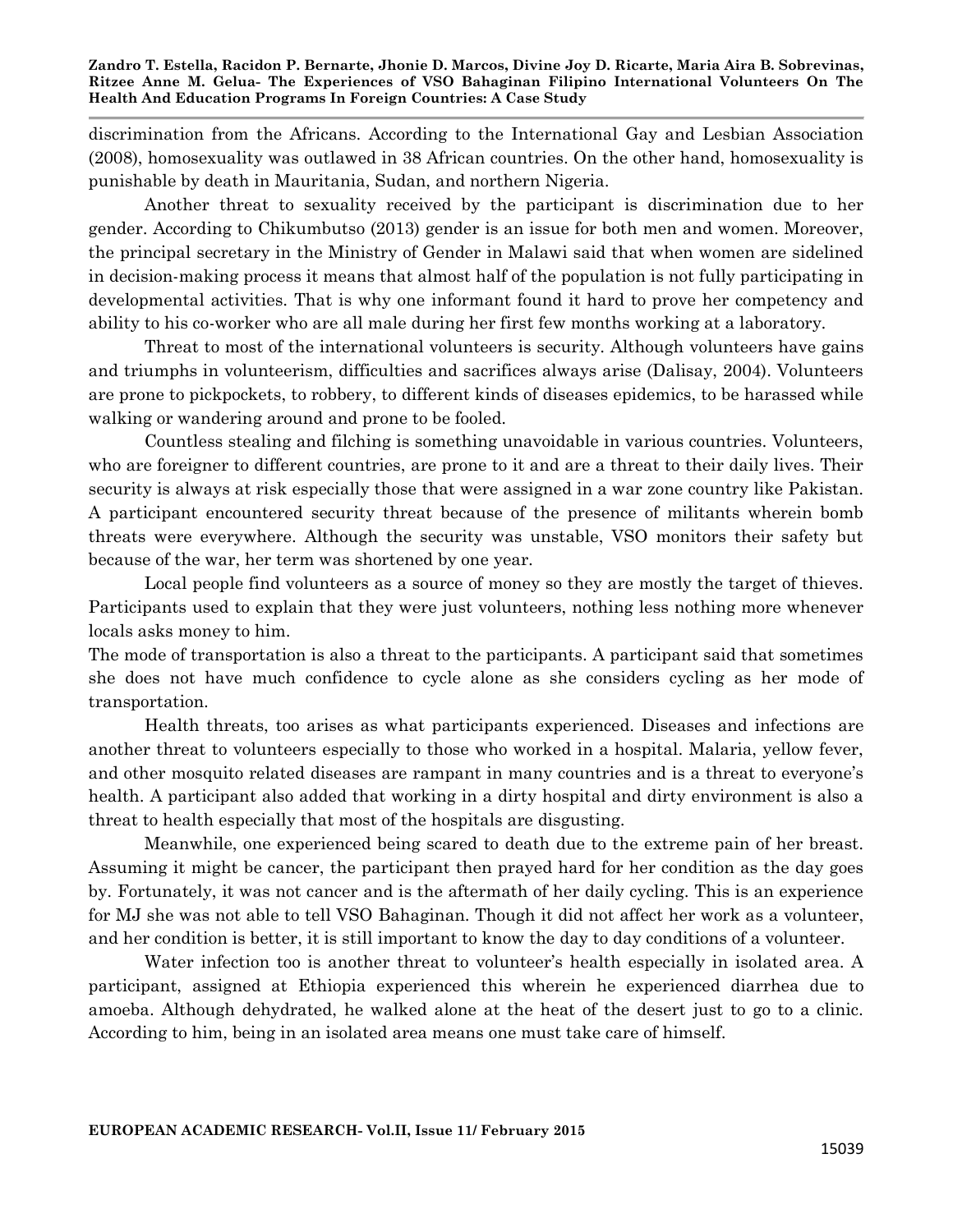# **Lessons Learned by VSO Bahaginan Filipino International Volunteers**

The importance of volunteerism is shown on the experiences of volunteers and how they acquired the values and learning from volunteering (Milanovic, 2012). The foreign environment of their placement helped them in knowing what they can derive from themselves that they haven"t discovered prior to their trips.

| Lessons Learned                               | Statement(s)                                                                                     |
|-----------------------------------------------|--------------------------------------------------------------------------------------------------|
| Pride for the country and of being a Filipino | " I really appreciate being a Filipino. I'm very                                                 |
|                                               | thankful being                                                                                   |
|                                               | a Filipino"                                                                                      |
|                                               | "that there are countries poorer than us."                                                       |
|                                               | " knowledge-wise, education-wise we are more                                                     |
|                                               | fortunate                                                                                        |
|                                               | because they are asking help from us"                                                            |
| Poverty is lack of education                  | "poverty, when you volunteer is lack of education"                                               |
| Collaboration and Unity                       | "building capacit"building<br>capacity<br>how<br>to<br>collaborate with other<br>organizations." |
|                                               | "if the community is your friend, it will be the one                                             |
|                                               | to secure                                                                                        |
|                                               | you"                                                                                             |
|                                               | "it is also in the part of the volunteers, you also                                              |
|                                               | gain"                                                                                            |
|                                               | "you have to be very good in establishing good                                                   |
|                                               | working                                                                                          |
| Understanding the people and their culture    | relationship to everyone"                                                                        |
|                                               | "because volunteering is not just giving what                                                    |
|                                               | you want its                                                                                     |
|                                               | understanding the people you work with"                                                          |
|                                               | "I have learned from how to understand culture and                                               |
|                                               | their way                                                                                        |
|                                               | of life"                                                                                         |
|                                               | "Better understanding of people and how to make                                                  |
|                                               | them rally                                                                                       |
|                                               | behind your goals"                                                                               |
| Patience                                      | "you are going to be really, really patient"                                                     |
|                                               | "If you learn how to wait, you'll learn how to be                                                |
|                                               | patient,"                                                                                        |
|                                               | "It taught me to become more patient"                                                            |
|                                               | "A lot of things may happen if there is no patience"                                             |
|                                               | ".I learned to become more patient and be                                                        |
|                                               | considerate of other people"                                                                     |
| Adaptability and Flexibility                  | and you have to adapt to their culture, their                                                    |

#### **Table (6) lessons learned by Filipino international volunteers**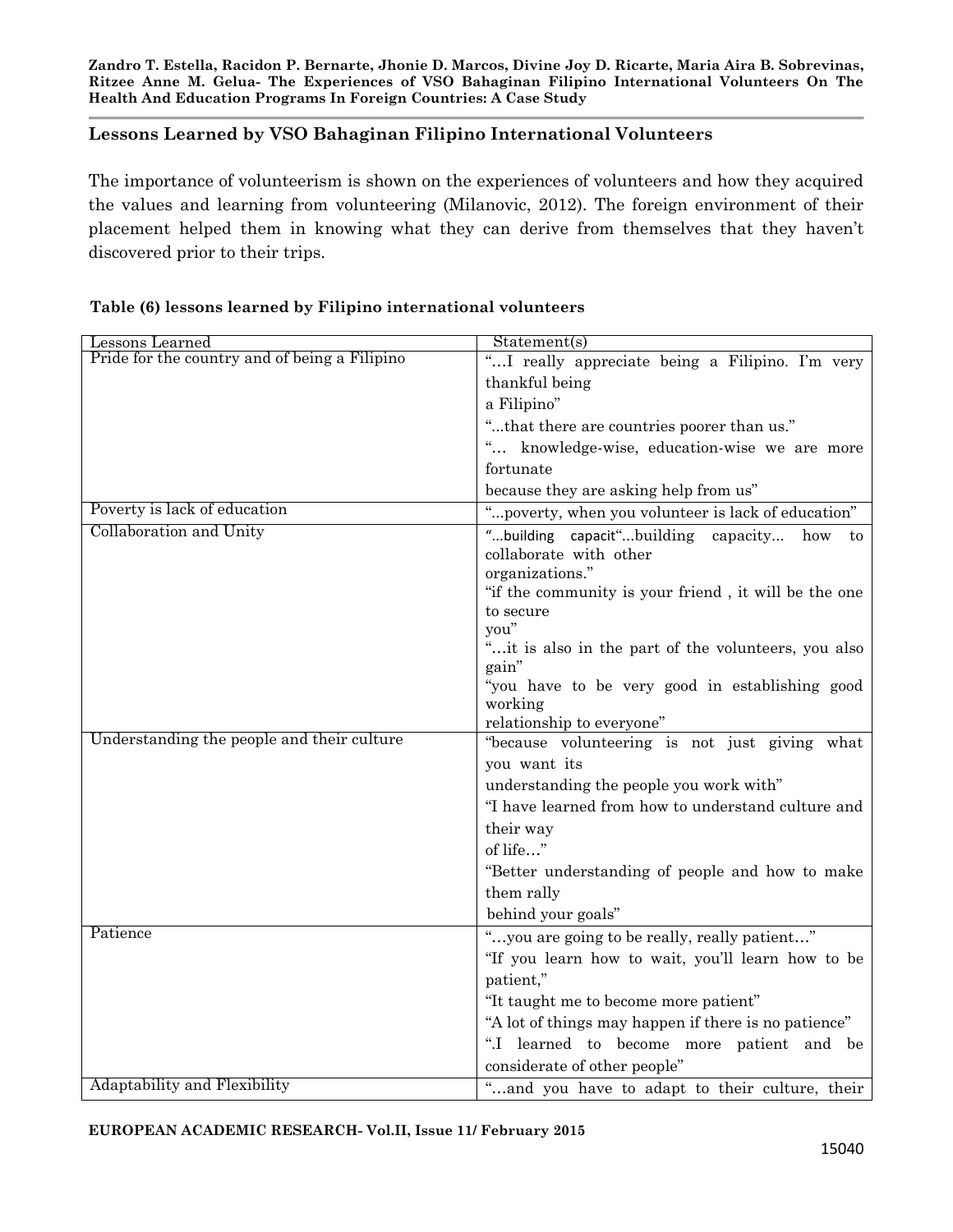|                                | beliefs"                                            |
|--------------------------------|-----------------------------------------------------|
|                                | "it taught me to become more adaptable and more     |
|                                | flexible when                                       |
|                                | you serve"                                          |
|                                | "I learned to adapt their attitude, and it is not   |
|                                | good."                                              |
|                                | "I have learned a great deal on how to adjust to    |
|                                | difficult life                                      |
|                                | situations"                                         |
| Open-mindedness and Lowering   | "you have to be open-minded and you have to be, ah, |
| of Expectations                | like your                                           |
|                                | expectations must be a little lower"                |
| Appreciation of the profession | "you will see what else you can do aside from your  |
|                                | profession.                                         |
|                                |                                                     |
|                                | "I can do somewhat near impossible"                 |
|                                | "I learned to appreciate my profession"             |
| Bringing Change                | understand and accept things I cannot change        |
|                                | and realized                                        |
|                                | that change is so hard to impose"                   |
|                                | "for myself, international volunteering should be   |
|                                | confined, so                                        |
|                                | you can really create an impact"                    |
|                                | "Yes, it has changed my perspectives in life"       |

First, they have learned that the Philippines is not the poorest country. The volunteers realized that many countries in Africa are more indigent than the Philippines. They stated that as a Filipino, they are still lucky because other countries still need help in education and health from people who belong to a third world country.

The volunteers truly appreciate being a Filipino when they realized that there" s a lot more on the poverty that is happening in other countries than in the Philippines. It is indeed true that appreciation of the country and of being a Filipino is one of the main lessons being learned by a Filipino volunteer. (Viray, 2012, p. 60)

Added to that matter of poverty, UNV (2011) noted that "poor health and lack of education are core dimensions of poverty" (p. 42). As one participant uttered, poverty is more on the lack of education of a country than the lack of money.

The volunteers also learned about "Capacity building"" where as a volunteer you should also learn to collaborate with other organizations for better result. While one of the participants stated that volunteering is mutualism whereas volunteers are also gaining a lot from the people they are serving with. Added to that, asking and listening to what the community wants to accomplish, soliciting ideas how to implement things, and helping how their ideas could be materialized were also important things learned by the volunteers.

Another lesson learned by the volunteers is "unity with fellow Filipinos and the community is one form of security and protection". According to the participants, it is very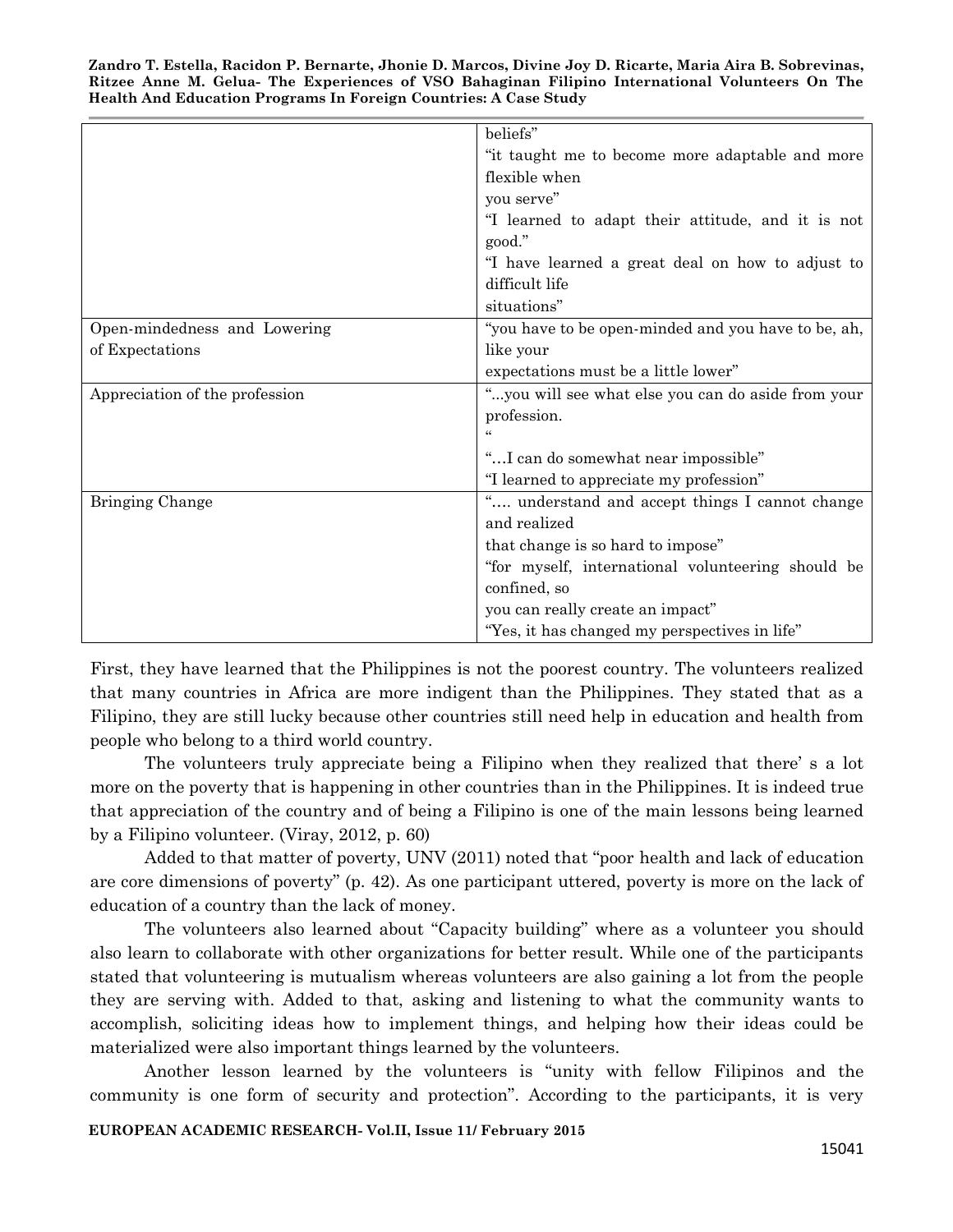importantto build good working relationships with the people you are working with. They believe that if the community is your friend it will be the one to secure you. Having threats to their security and facing difficult situations helped them realized the importance of unity in a certain placement.

In relation to that, according to the 2000 National Survey of Giving, Volunteering and Participating (NSGVP), more than three-quarters (79%) of volunteers said that their volunteering activities helped them with their interpersonal skills, such as understanding people better, motivating others, and dealing with difficult situations. It is indeed seen on how the volunteers were able to learn good things from the challenges they are facing in their placement. Furthermore, the way of dealing with other people is also a good thing taught by the volunteers. Having said that, one of the participants uttered that listening is a good way of dealing well with people.

For most of the volunteers, patience is a virtue indeed. One of them stated that she developed patience and understood the importance of it in all things, especially in volunteering. While other volunteers learned to become more patient and be considerate of other people. For one of the volunteers, patience with perseverance is important that if a person knows how to wait he will learn how to be patient as well. Same as what the participants said that if you are a volunteer, you should not rush things. As we observed, volunteering is giving valuable lessons in the basics of working for change, particularly with "respect to its nature, process, and pace." (Dalisay, 2004, p.89)

Being flexible and adaptable to the culture are also important lessons that the volunteers have cultured. Volunteers became adaptable and flexible in a different kind of situation and activity. They understood the culture of a different country and the importance of being adaptable to it. They have learned to work in a different culture and to learn a lot about the people and their social, political, and cultural aspects. It is indeed true that there were volunteers who claimed that the changes on their beliefs and values are the ones that were influenced to a very considerable extent level. (Viray,2012, p. 60).

Volunteers also learned to understand that a volunteer must be flexible; open- minded and has to lower expectations especially to the placement where he or she is assigned to. As Medina's study indicates that aside from training as preparation, introductory sessions on work and conflict management, expectation-setting meetings, and additional skills training is vital to make the adjustment process to the "different way of living" less difficult (Medina, 2012).

Appreciation of the profession also impacted the volunteers by heart. The volunteers learned to love their profession even more because they see that being a volunteer is a serious job. One of them joyfully exclaimed that she is happy to see that there are activities and kind of work that she never thought she can do in her real profession. Moreover, for another one, he realized that it is indeed possible actually to do the challenge of the placement even when you are alone.

**EUROPEAN ACADEMIC RESEARCH- Vol.II, Issue 11/ February 2015** The participants learned the importance of being thrifty and to present themselves well groomed in front of other people to get more respect from the community. Same as what one of the volunteers said that they were just being paid with very minimal allowance so being thrifty is a must. Also, he learned that volunteering is creating a change not only in that given country,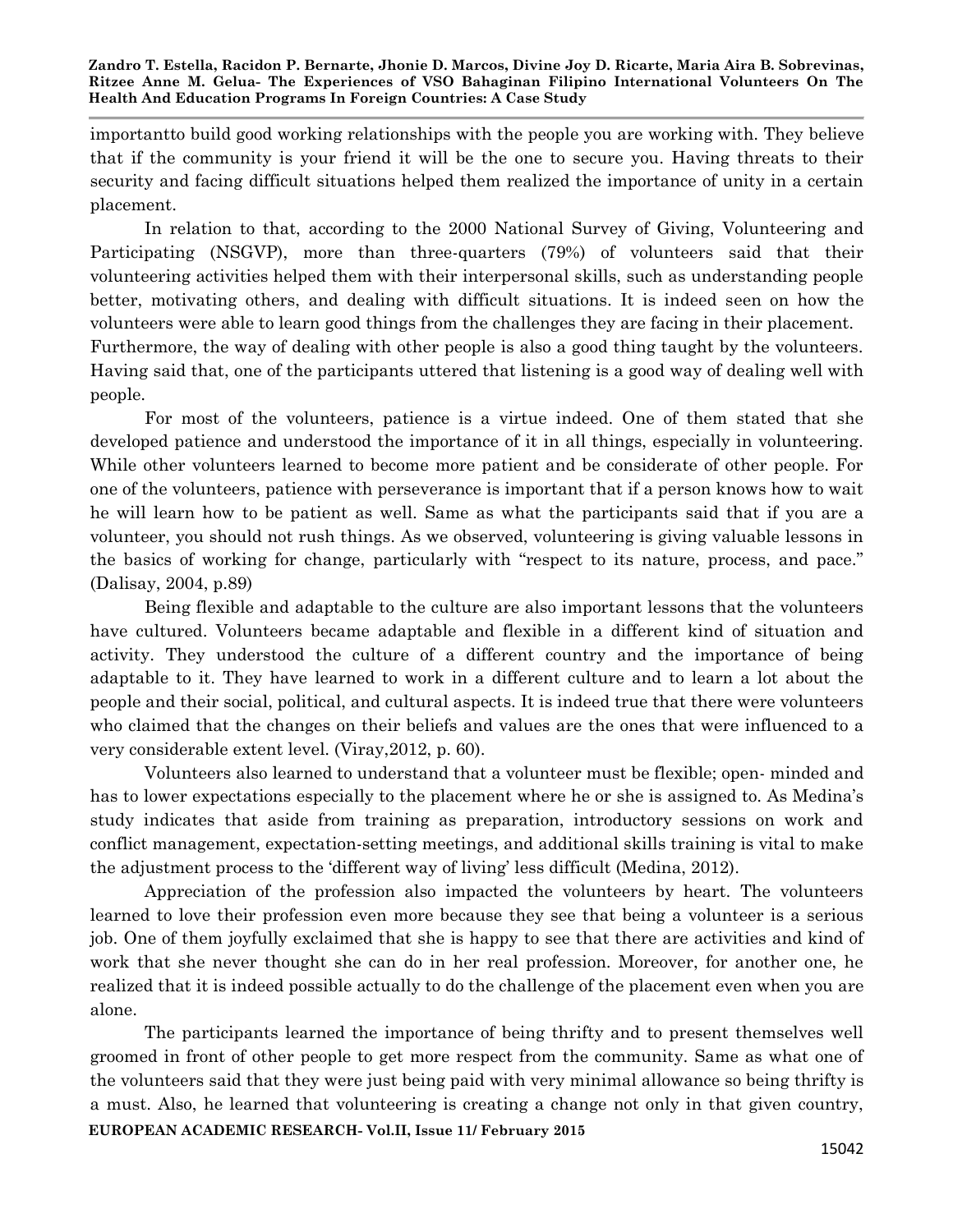but also in the origin of the volunteer.

One of the volunteers understood that as a volunteer you should have a clear and appropriate reason of why you are going to volunteer not just as someone who would like to tour in different countries or "Voluntourism" as he called it. Volunteering, then, must have a goal or a purpose, and this usually is done for the benefit of the other. (Omoto and Snyder, 1995)

Volunteers also learned a great deal on how to adjust to difficult life situations and learned to understand and accept the things that they cannot change in the community. The volunteers realized that change is hard to impose, and a volunteer must consider that every culture has a different approach. We can say that volunteering impacts on the society are Economic impacts, Social impacts and Impacts on volunteers (Wu, 2011).

Aside from the different virtues injected to the volunteers, these lessons learned helped them somehow tochange their views and opinions in life. Added to that, volunteering afforded the participants modest as well as grand opportunities to know themselves better. (Dalisay, 2004, p.89)

The participants learned to understand the essence of volunteering and evaluating oneself as a volunteer. For one of the volunteers, the lessons she have learned changed her perspectives in life. Wisdom and understanding which she learned increased her patience, strengthened her other values and have made her a better person. While for another volunteer, the lessons that he learned taught him to become very kind and accommodating to all.

However, for one of the participant, these experiences have impacted him negatively. He was able to bring an overly confident attitude to his home where he said that he became dominant, and it came to a point that he could not distinguish his place in the home anymore.

## **Achievements of VSO Bahaginan Filipino Volunteers**

Dalisay (2004) expressed that volunteers assessed their achievements along different dimensions. Some volunteers did so along the lines of self-development while others evaluated their success in the areas of service delivery, advocacy, and policy-setting. This is parallel to the findings of from the studies participants that Filipino international volunteers gained.

| <b>Theme</b>                 | <b>Statement</b>                                   |
|------------------------------|----------------------------------------------------|
| Implementation of Change     | "I was able to change their system, organize their |
|                              | work"                                              |
|                              | "changed their Standard Operating Procedures."     |
|                              | "that there were changes on their attitude on      |
|                              | how to value people"                               |
|                              | "I was able to help build toilets in the school"   |
| Improvement on the Community | "to be able to introduce a workshop successfully." |
|                              | "introduced the quality control system to them"    |
|                              | "there are a lot of possibilities to improve       |
|                              | themselves using technology"                       |
|                              | "I was able to improve two schools making those    |
|                              | classrooms a child friendly"                       |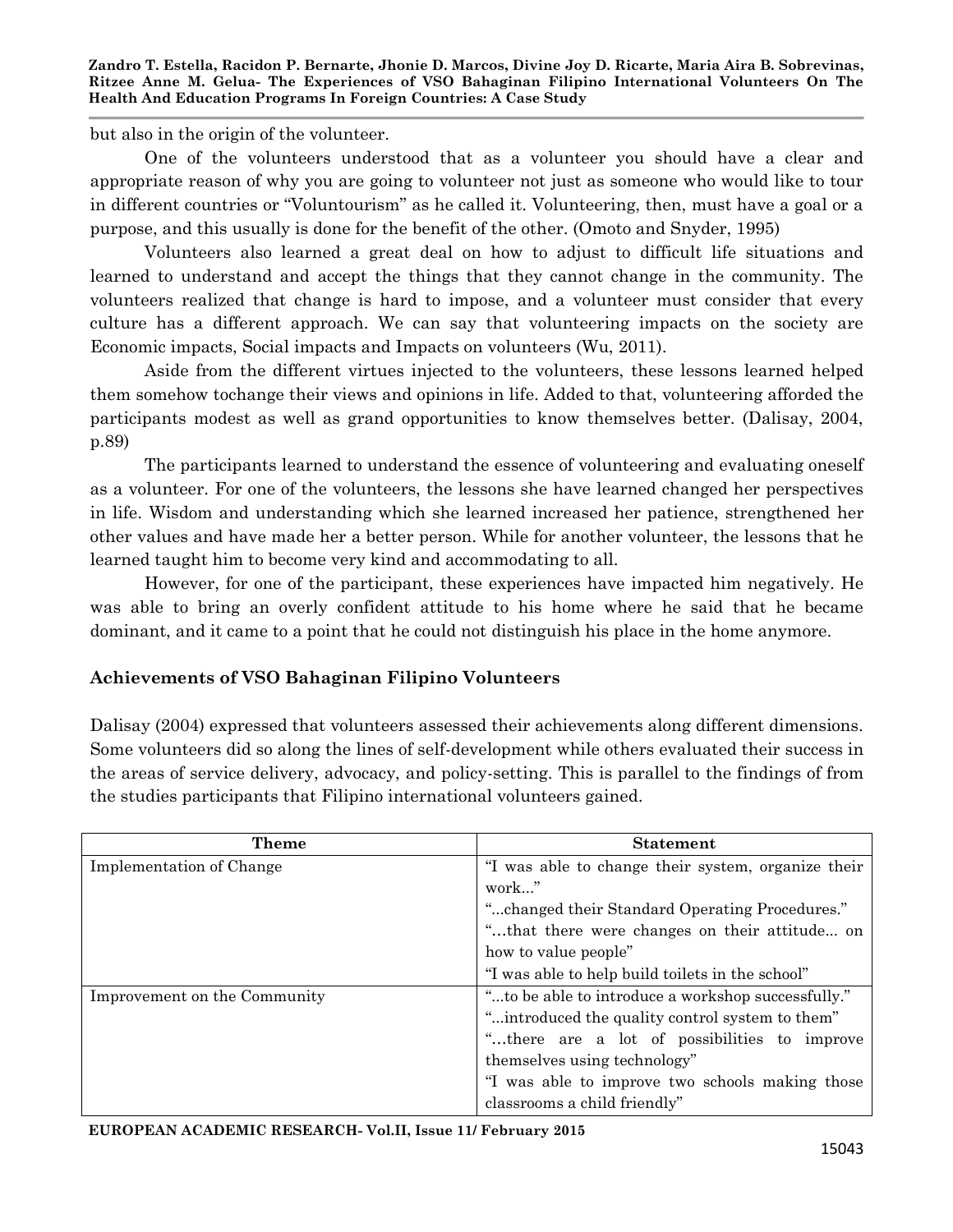| Accomplish the organization's      | "I was used as an instrument achieve the goal            |
|------------------------------------|----------------------------------------------------------|
| objectives                         | for the placement and the partner organization           |
|                                    | and also to the beneficiaries"                           |
|                                    | "I was able to fulfill to finish"                        |
|                                    | "to be able to finish my placement."                     |
| Helping people and sharing         | "I think being able to share your skills and             |
| knowledge and skills               | touching other people's lives is a great achievement     |
|                                    | in a lifetime"                                           |
|                                    | "you will feel fulfilled if you are able to work, at the |
|                                    | same time you are able to share some things."            |
| Bridging the gap and collaborating | "Bridging the gap between training institutions,         |
| with other organizations           | (schools and training facilities)"                       |
|                                    | "collaboration with the general medicine to the          |
|                                    | laboratory, dealing with clinicians"                     |
| Building camaraderie               | "I gained a lot of friends and I learned a lot of        |
|                                    | things"                                                  |
| Winning the trust of the           | "it's the matter of winning the trust of the             |
| community                          | community"                                               |
| Opportunity to travel              | "Actually I was able to travel"                          |

According to Clardy (as cited in Lysakowski2005), "a volunteer is someone who is committed to your mission. It is someone who has connections to people you cannot reach otherwise; someone who wants to give their time, talent and treasure to help you." Moreover, the meaning of volunteering itself serves as an achievement already when put into practice by the volunteers.

Implementation of Change was one of the achievements emphasized by the volunteers. One of the participants said that he was able to change the health system of the community he was serving with. Another volunteer stated that the biggest achievement for her is when she was able to respond to the hygienic needs of the children in the school by building toilets for them with the help of the chairman in the community.

On the other hand, there were volunteers who consider the changes on the attitude of the community as their achievement whereas they believe that they were able to impact not only the health and education system of the community but the attitude of the people as well. One of the volunteers considers it as an achievement that he was able to introduced technology to the people. He showed that the technology can improve an individual.

Improvement on the community is also cited as an achievement for the volunteers. One participant was satisfied with being able to improve the classroom of the schools and to make it child-friendly for the children. While for another volunteer, he focused more on how to improve the attitude of the people he was serving. He said that the people have learned to think more critically, to address people properly, to respect and value people equally.

As we see, volunteering can represent a substantial trial period and provide an opportunity to experiment and put preferences to practice (Street, 1994).

The link to the organization of the placement is also important whereas the volunteers considered the accomplishment of the organization"s objectives as an achievement. The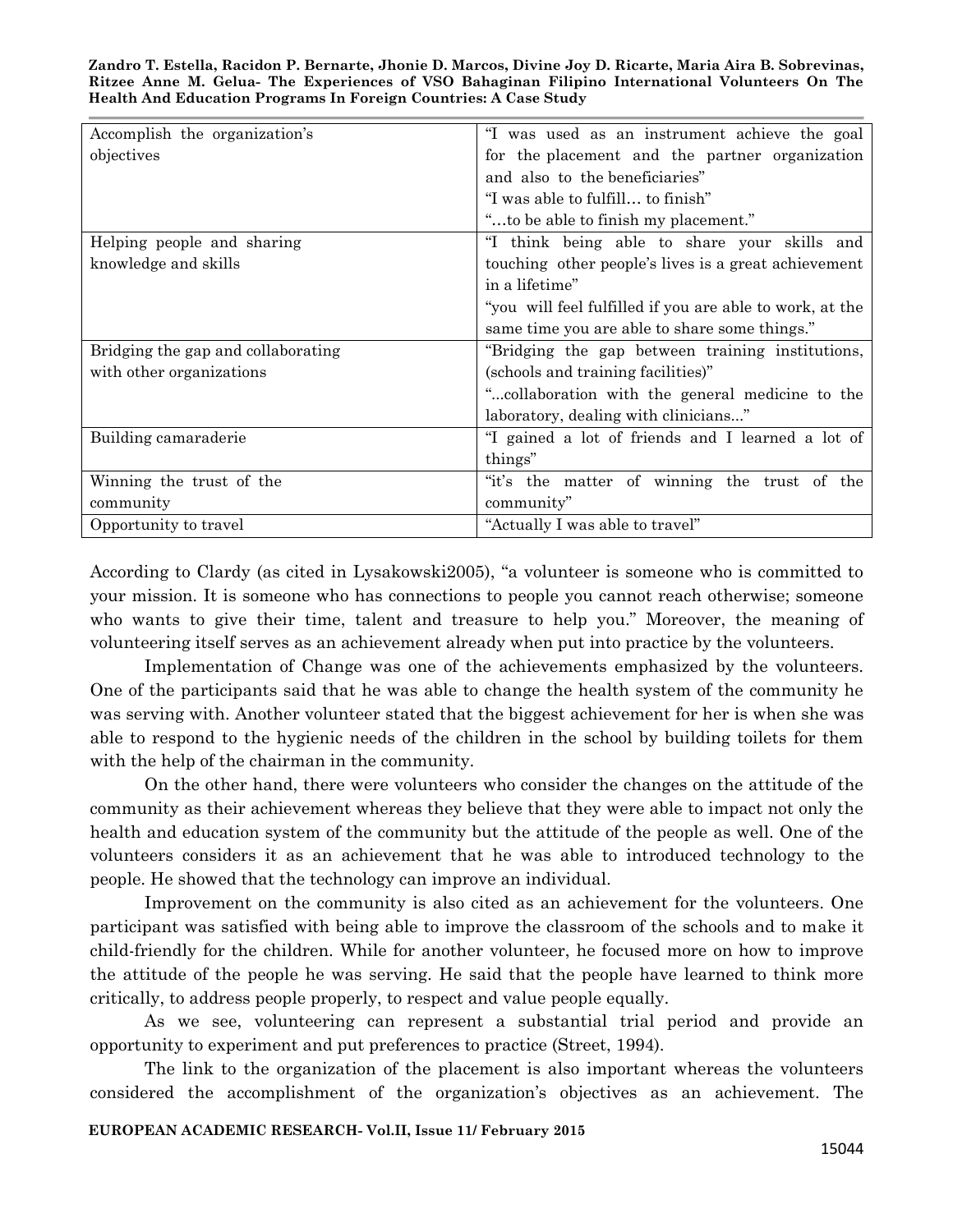volunteers were satisfied that the organization used them as an instrument of change. The participants considered it as an achievement to win the trust of the community. One of them considered it as a significant achievement when she won confidence of the head of the schools she was managing. As we clearly see, volunteering then creates a sense of self-worthiness and instills self-esteem indeed. (Street, 1994).

Being able to visit other countries was also an achievement for the volunteers. One of them said that he really likes to travel and somehow volunteering helped him to make it happen. However, more than that, the main achievement for him was being able to help and the feeling of being fulfilled because he knows he was able to help and share knowledge to someone. While for another volunteer, being able to share her skills and touching other people's lives is a great achievement for her. It is indeed true that volunteers" happiness is resonated from the happiness of the people they served. (Dalisay, 2004, p.89)

One of the volunteers has used her achievements in her personal career. As soon as she was able to win the trust of the District Education Office, she got invited and being sent to different outstanding schools which are not the scope of her volunteering. This truly showed her skills being needed in the development of the educational system of other outstanding schools which she used in her personal career as a teacher.

For another volunteer, being flexible working with other nationality helped him to become successful in his job as a humanitarian in another organization after his placement. On the other hand, another participant is planning to initiate a project where she could gather children and teach them conversational English so they could perform better in school when she has the opportunity. Lastly, as one of the volunteer"s placement came to end, she received many job offers from different international NGO"s operating in Malawi, and that is how she landed to her new job.

Studies show that most people do, in fact, hold the belief that helping others is a good way to gain fulfillment for yourself (Robert Wuthnow, 1991).

For most of the volunteers, truly treasured the experiences they had because aside from the fact that they were able to successfully volunteer in their placements, they also gathered friends that they get in touch with even after the placement. Truly, it gives the imperative feeling of being needed as through volunteering somebody is offered help, which is by itself a very rewarding experience for the helper. (Street, 1994).

Acknowledgment satisfied the volunteers for the community showed their appreciation for the things that he had done to them. Moreover, that gave him the realization that material things are not as important as we view it and thus, we can say that it is true that volunteering is "rewarding, fulfilling and satisfying. (Dalisay, 2004, p.89)

On the other hand, achievements of the volunteers helped them to cherish their career more as a volunteer. Volunteers were given the chance to do a lot more outside the confines of the laboratory that has broadened their professional scope and made them appreciate their profession even more by being a volunteer.

Truly, volunteering is about committing yourself; it is not only about teaching, but touching life. (Kon, etal., 2004, p.34)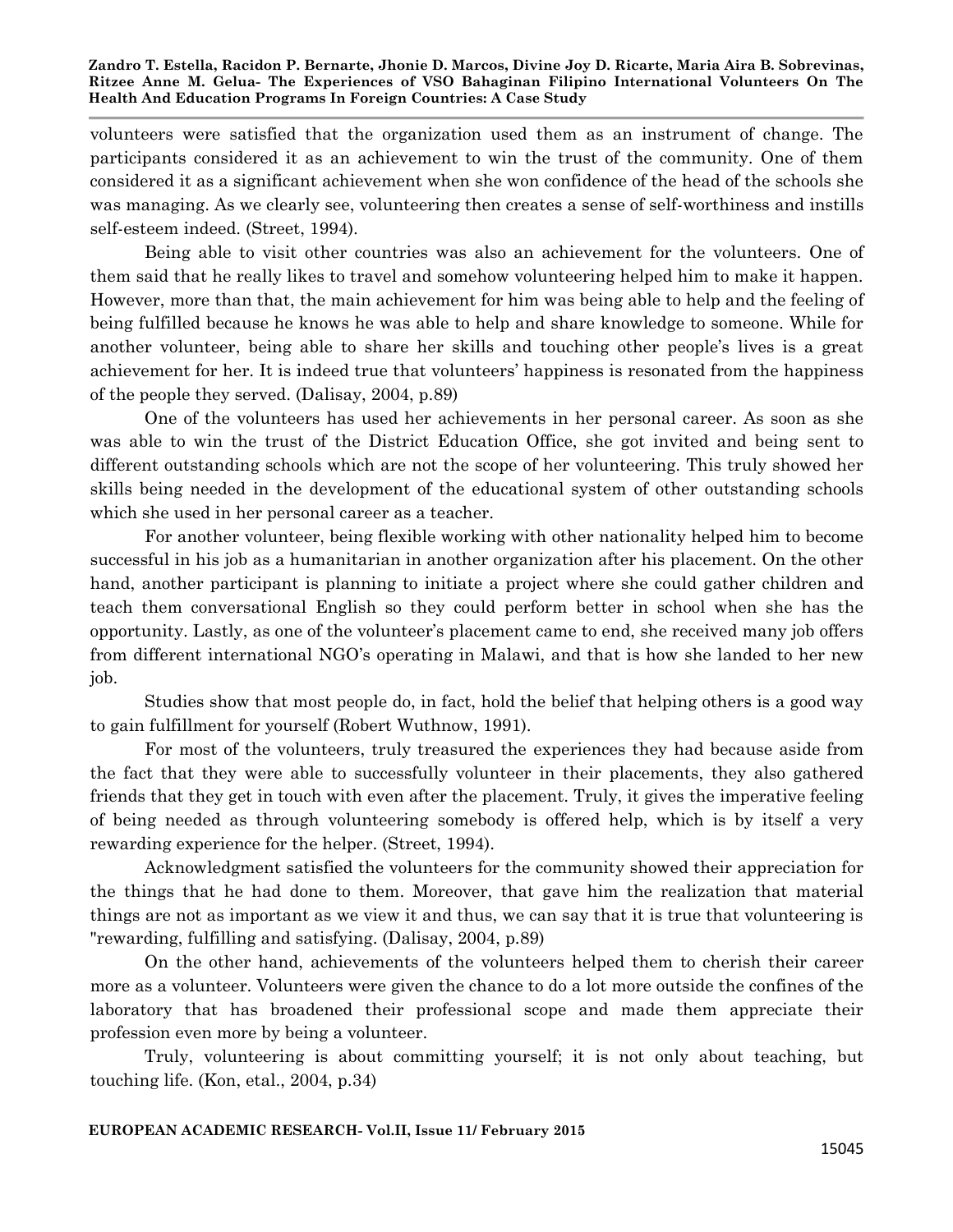## **Conclusion**

The main problem of the study is: "What are the experiences of VSO Bahaginan Filipino international volunteers' on the health and education programs in foreign countries where they have volunteered?" The question is derived in understanding the experiences of Filipino international volunteers and what meanings can be derived from those.

Results of the study showed various experiences of being a Filipino international volunteer. Significantly, these skills include their reasons, enabling factors, activities, challenges, threats, lessons learned and achievements. Through the results of the study, the researchers came up with the following conclusions:

- 1. The reasons for the participants of the study on international volunteering include personal, professional and cultural. The reasons found in the study helped the volunteers in knowing their aim and goals. It is believed that the choice and commitment by a volunteer are key roles that lead to attaining their undertakings or missions (Carpenter and Myers, 2007; Ridley and Barr, 2006; Dalisay, 2004). The enabling factors made their work possible or easier though they were placed in a foreign country with different culture.
- 2. The wide range of activities or works of Filipino international volunteers showed the work they have done on health and education program for the development in communities in other countries. Aside from those, they have done other work outside their professional knowledge on health and education including capacity building, management, among others. From this experience of doing professional activities and other works in long term immersion, the volunteers can draw what lessons and achievements they have gained from volunteering in a foreign context. Moreover, it shed light on the contributions of Filipino international volunteers on the health and education in communities in foreign developing countries. It is shared by Biomed Central (2007) that though international health volunteers make small contributions; these have a significant impact on the development including capacity building and resource allocation.
- 3. The challenges faced by the participants of the study include personal and professional. As shown from the results, it implies that Filipino international volunteers have various coping mechanisms and strategies in addressing or overcoming such. This implies one should have different traits on how should overcome such, either someone already possess such qualities, or they are willing to acquire it themselves.
- 4. Based on the findings of the study, threat to the participants in the study are mostly security and health related. Though these threats encountered didn"t greatly affect most of the Filipino international volunteers, it is important to note on how to specifically address these threats and how they will still be able to continue their work aside from the guidance and assistance by VSO.
- 5. Results of the study showed there are several lessons learned can be derived from the experience of being an international volunteer. Some of these lessons learned through international volunteering was and can be applied in the Philippine context. According to the 2000 National Survey of Giving, Volunteering and Participating (NSGVP), more than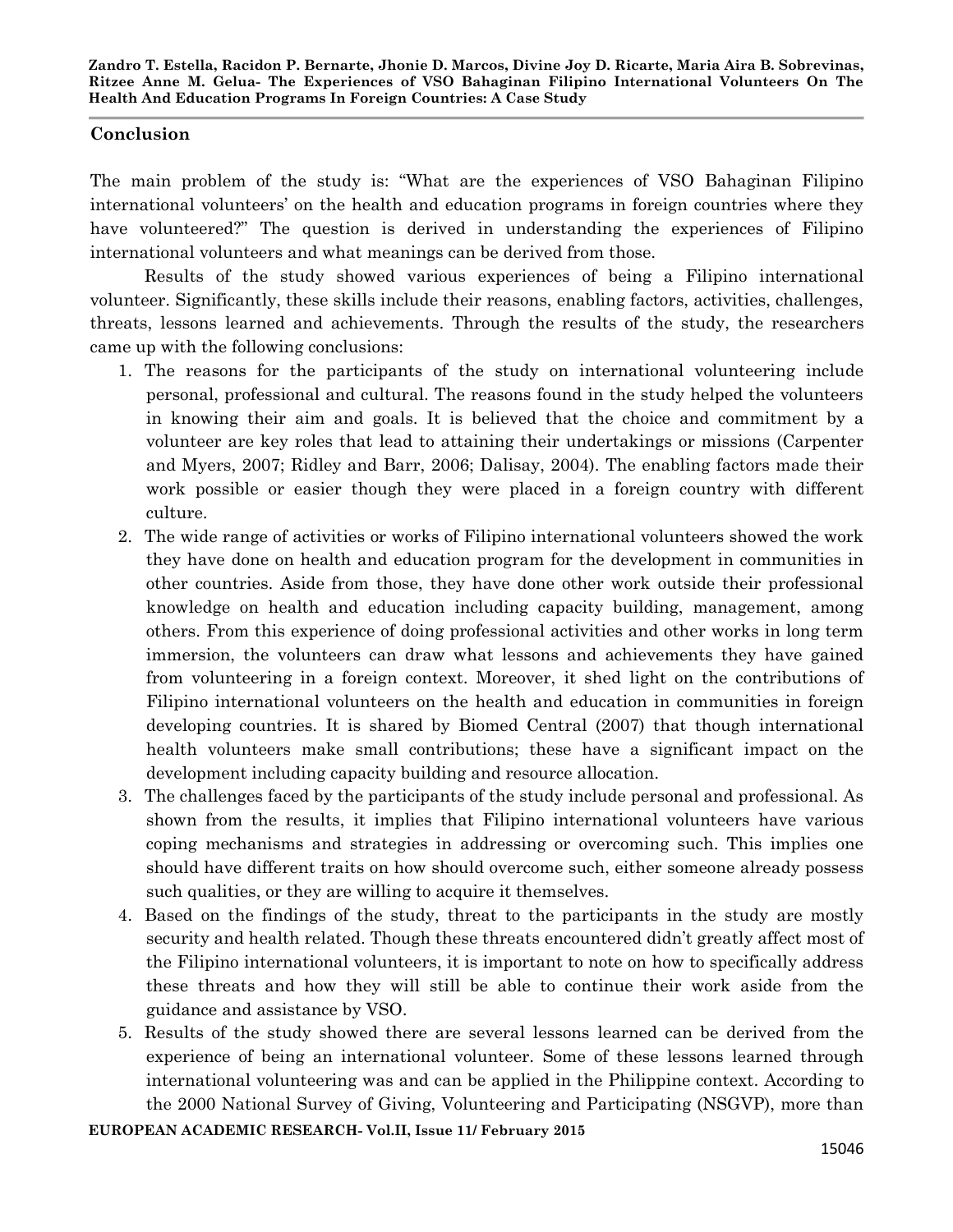three-quarters (79%) of volunteers said that their volunteer activities helped them with their interpersonal skills, such as understanding people better, motivating others, and dealing with difficult situations. Suh"s (2009) study on undergraduate student international volunteers agreed "they do not just embark on these trips, return home, and then overlook the insights and lessons learned once they settle into their regular lives; rather, those experiences are woven into students' lives (p.197)."

6. This study showed Filipino international volunteers have gained various achievements from their experiences. These achievements had impacted to participants of the study"s perceptions, beliefs, attitude and behavior. These achievements are not about awards or recognitions but mostly on the changes and improvement they were able to implement in the community and fulfillment within themselves. They perceive achievements by being able to become an international volunteer, complete their objectives, and become capable of finishing their placements. As a whole, it was found that international volunteering experiences have various effects and implications personally and professionally to the Filipino volunteers who participated in the study. This study is significant in that it addresses an area of research that has not been fully explored at present, thus contributing to this body of research.

## **NOTES**

- 1. Aguiling-Dalisay, G., et.al. (2004). Extending the Self Volunteering as Pakikipagkapwa.Center for Leadership, Citizenship and Democracy, National College of Public Administration and Governance, University of the Philippines.
- 2. BioMed Central. (2007, August 2). Africa: International Volunteer Impact Small, But Significant. ScienceDaily. Retrieved October 16, 2014 from
- 3. www.sciencedaily.com/releases/2007/Z070731085600.htm
- 4. Carpenter J. and Myers C. (2007). Why Volunteer? Evidence on the Role of Altruism, Reputation, and Incentives. Retrieved from: https://www.gate.cnrs.fr/IMG/pdf/ Carpenter.pdf
- 5. Chikumbutso, M. (2013). Gender inequality delays development in Malawi. Retrieved October 2014 from: http://timesmediamw.com/gender-inequality-delays-development-inmalawi/
- 6. Corporation for National Community (n.d.) Service. Benefits of Volunteering. Retrieved October 2014 from:http://www.nationalservice.gov/serve-your-community/benefitsvolunteering
- 7. Hotchkiss, R. (2007). Valuing volunteers: The impact of volunteerism on hospital performance. (Order No. 3377819, University of Central Florida). ProQuest Dissertations and Theses, , 119-n/a. Retrieved from http://search.proquest.com/docview/ 304744046? accountid=141440. (304744046).
- 8. Kolb, D. A., Boyatzis, R. E., & Mainemelis, C. (2000). Experiential Learning Theory: Previous Research and New Directions. In Perspectives on cognitive, learning, and thinking styles. Sternberg & Zhang (Eds.). NJ: Lawrence Erlbaum.

**EUROPEAN ACADEMIC RESEARCH- Vol.II, Issue 11/ February 2015** 9. Kon. D., et al., (2004). I"m a Volunteer too: to heartwarming Singaporean stories.